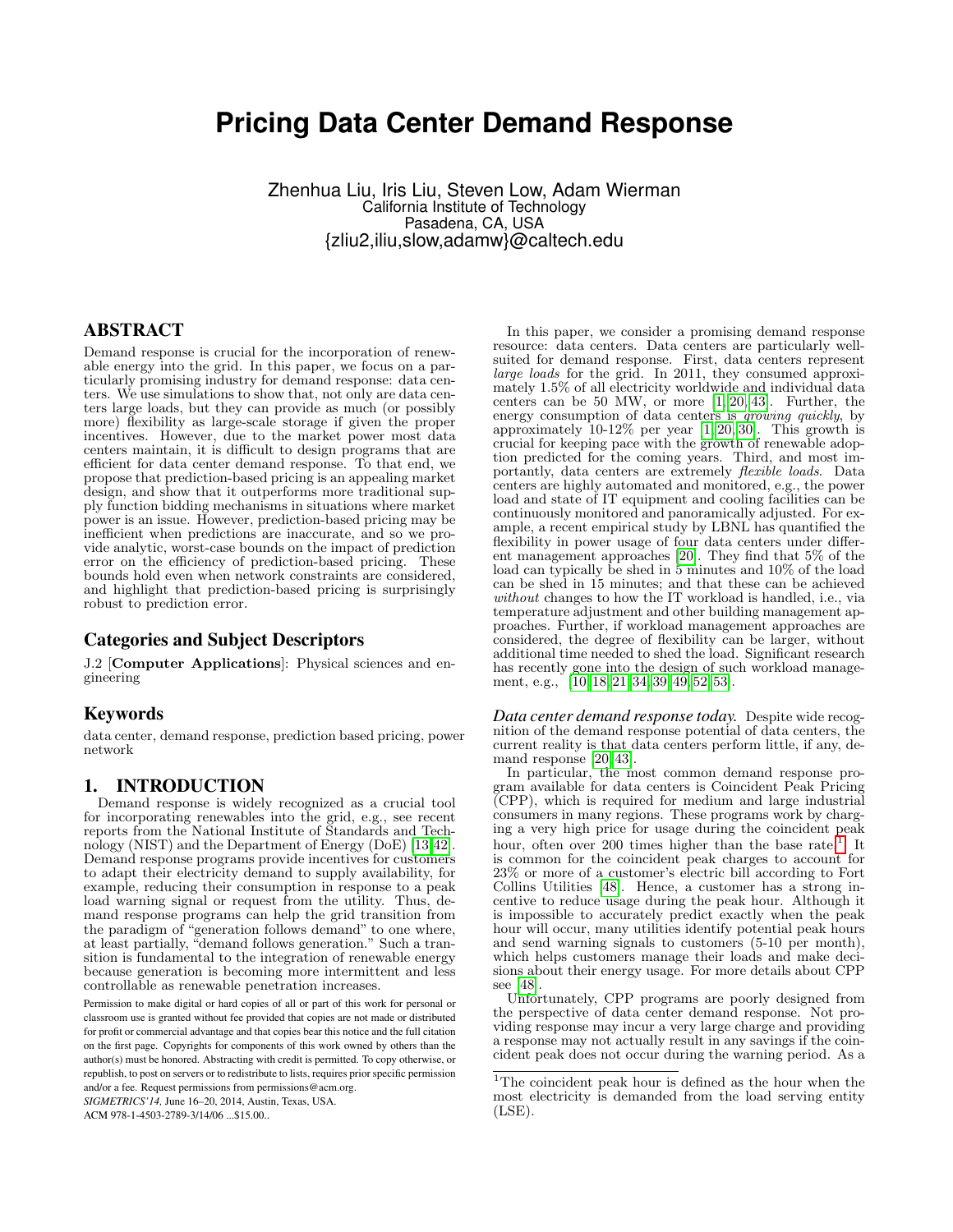result, even when they are forced to participate in such programs, data centers tend not to actively respond to signals. Further, even if they do respond, such programs extract very little flexibility from data centers. At best they obtain curtailment of usage a few times per month. This wastes the potential responsiveness of data centers.

#### *Demand response market design.* Although researchers have begun to focus on new market designs for data center demand response, e.g., [\[20,](#page-11-1) [28,](#page-11-11) [45,](#page-11-12) [46,](#page-11-13) [48\]](#page-11-10), a clear vision remains elusive.

This is also true outside of the domain of data centers. Recently, the design of demand response programs has received considerable attention in a variety of settings, e.g., electric vehicles, pool pumps, and air conditioner cycling. Broadly speaking, the demand response programs that have emerged can be classified into two categories based on the interaction with users: either (i) users bid some degree of flexibility (supply) into the market, usually via a parameterized supply function, or (ii) users respond to a posted price, which was chosen using predictions about the available flexibility (e.g., supply functions). We term these approaches "supply function bidding" and "prediction-based pricing", respectively. Examples of proposed designs that use supply function bidding include [\[29,](#page-11-14) [50\]](#page-11-15), and examples of prediction-based pricing designs include [\[12,](#page-10-4) [32,](#page-11-16) [40\]](#page-11-17).

While each of these design approaches has pluses and minuses (as we discuss in Section [3\)](#page-4-0), our focus on data centers motivates us to focus on prediction-based pricing programs.

In particular, a key assumption in the design and analysis of supply function bidding demand response programs is that users are price takers, i.e., they do not anticipate their impact on the price. Under this assumption, such designs can minimize the aggregate user cost while achieving the desired curtailment of demand. However, if this assumption is violated, and users act strategically, then inefficiency emerges in the market. Data centers are a canonical example of a user with market power – data centers can make up 50% of the load of the distribution circuits they are on, e.g., Facebook's data center in Crook County, Oregon. Thus, it is dangerous to treat them as price takers.

In contrast, prediction-based pricing is not nearly as impacted by market power issues. It is, however, highly dependent on the accuracy of the predictions of the user response to prices. Thus, there are still significant challenges in the design of such programs, and these issues are the focus of this paper.

*Contributions of this paper.* This paper makes two main contributions: (i) it quantifies the potential of data center demand response through a comparison with large-scale storage, and (ii) it presents and analyzes a novel design for prediction-based pricing of data center demand response. We discuss each of these in more detail in the following.

The potential of data center demand response: To quantify the potential of data center demand response we perform numerical case studies that compare the value of the flexibility provided by data centers with that provided by large-scale storage. In particular, in Section [2,](#page-2-0) we ask: How much (optimally placed) storage can a data center replace?

Interestingly, our results highlight that the flexibility provided by data centers is as valuable as, and often more valuable than, the flexibility provided by large-scale storage when it comes to ensuring that a distribution network meets its voltage constraints in the presence of a large-scale solar (PV) installation (see Figures [6\)](#page-4-1). For example, the voltage violation frequency that comes from using a 30MW data center, which can provide 20% flexibility, is roughly equivalent to that of 1MWh of optimally-placed storage in the 46 bus distribution network from Southern California Edison that we consider. This is a quite conservative comparison because we assume storage with infinite charging speed (see Figure [5](#page-4-2) for the impact of the charging rate). Further, the benefit of data center flexibility is robust to the placement within the distribution network – there are very few locations where the effectiveness of the data center drops considerably (see Figure [7\)](#page-5-0).

Additionally, we look at the impact of a growing dichotomy in how IT companies address the sustainability of their data centers. Some companies, e.g., Apple [\[24\]](#page-11-18), have invested heavily in on-site renewable generation; while others, e.g., Google [\[25\]](#page-11-19), have tended to invest in renewable generation that is not co-located with their data centers. Both approaches have merits. Providing renewable generation onsite ensures that it is available where a very large and flexible load is located, but if renewable generation is not placed on site it can be placed in locations with better generation quality and/or cheaper installation costs.

Interestingly, our case studies highlight that co-location of data centers and large-scale PV installations is very efficient. In particular, the voltage violation frequency when the data center is placed at the same bus as the PV in a distribution network is within 4% of optimal. However, it is worth noting that a data center with local PV is not nearly as efficient at helping manage a large-scale PV installation as a data center without local PV. In particular, a 20MW data center with 20% flexibility and a co-located 5MW solar installation provides the same voltage violation frequency as 0.3MWh of optimally-placed storage, i.e., 25% less than a 20MW data center with no local PV. Thus, having PV at the location of the data center is better than having it elsewhere, due to the complementary diurnal patterns of each, but a data center without local renewables is a more valuable resource for grid management than a data center with local renewables.

Prediction-based pricing: Given the potential of data center demand response identified in the first half of the paper, the second half of the paper focuses on designing a demand response program that can extract this flexibility. As we have already discussed, prediction-based pricing is an appealing candidate given the market power data centers maintain. Thus, in Sections [4](#page-5-1) and [5](#page-8-0) we present and analyze a design for prediction-based pricing. Section [4](#page-5-1) introduces the design in a context without the constraints imposed by the distribution network, and then Section [5](#page-8-0) incorporates the network constraints into the design and analysis.

The analysis in these sections is focused on three issues. First, we focus on the impact of the accuracy of predictions on the efficiency of the market design. This is, perhaps, the most crucial issue for prediction-based pricing programs. Our results provide an analytic characterization of worstcase efficiency bounds under the assumption of quadratic objective functions (Theorem [2\)](#page-7-0), which is a common assumption in the power system literature. In particular, we derive tight bounds on the competitive ratio of predictionbased pricing that highlight the impact of the variability of the prediction error.

The second issue is the contrast between prediction-based pricing and supply function bidding. As we have mentioned, prediction error hurts the former while market power hurts the latter. Thus, the natural question becomes: Under which settings is prediction-based pricing appropriate? By contrasting our results with those of [\[50\]](#page-11-15) on the efficiency of supply function bidding, we give an explicit characterization in terms of market power and prediction error of when prediction-based pricing outperforms supply function bidding (Figure [10\)](#page-8-1). Broadly speaking, the comparison highlights that prediction-based pricing is appropriate for data center demand response when prediction errors are moderate and the data center has significant, local market power.

Finally, the third issue our analysis focuses on is the impact of network constraints on the design and efficiency of prediction-based pricing. In our analysis, the network constraints manifest themselves as a chance constraint on the price that ensures that voltage violations in the network are rare. But, despite constraints on the prices, we prove that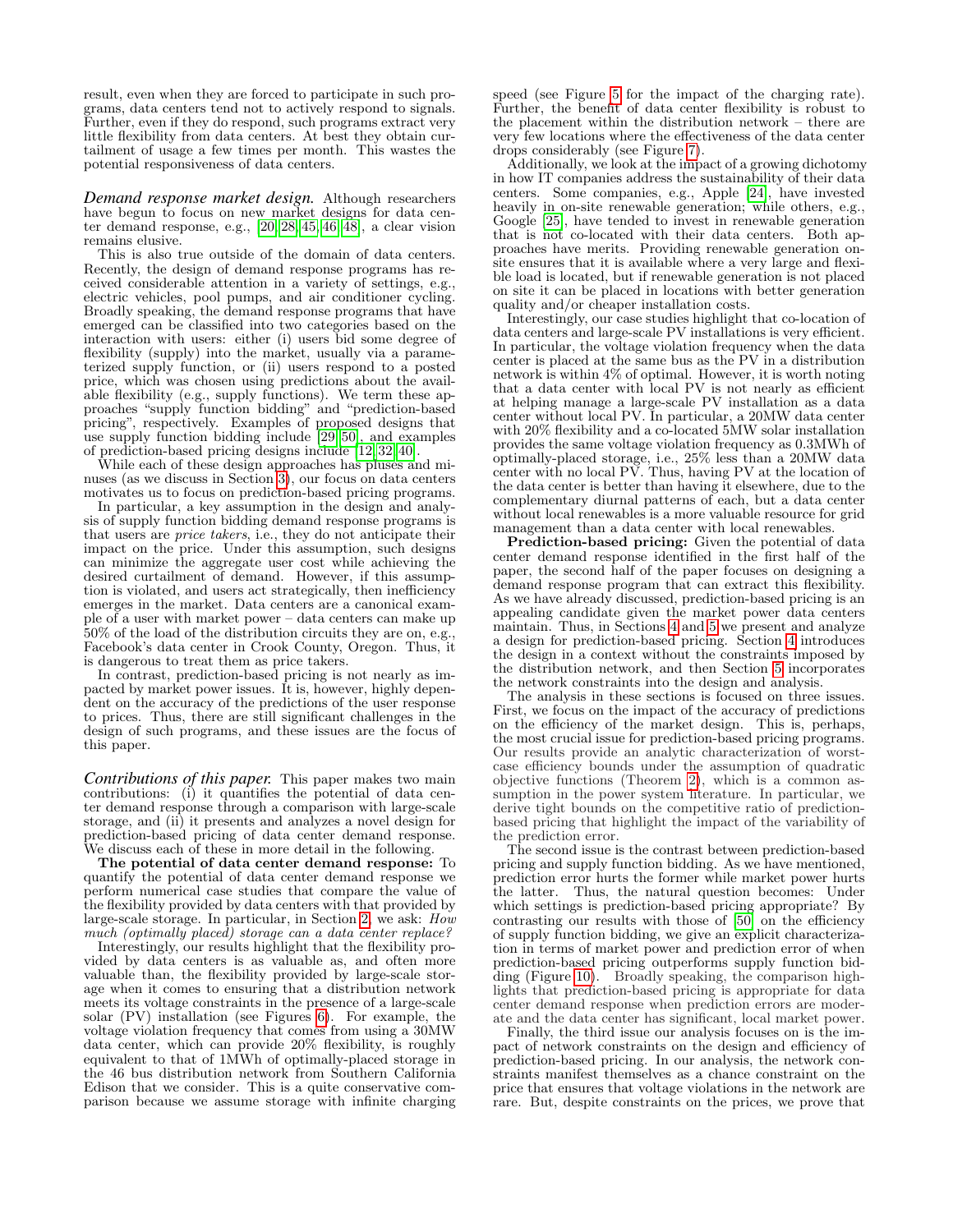the efficiency of prediction-based pricing is not impacted by the network constraints, i.e., the competitive ratio remains unchanged (Theorem [5\)](#page-9-0). This represents the first analytic bound on the efficiency of prediction-based pricing in the presence of network constraints.

# <span id="page-2-0"></span>2. QUANTIFYING THE POTENTIAL OF DATA CENTER DEMAND RESPONSE

Before looking at the design of market programs to extract flexibility from data centers, it is crucial to quantify the potential of such programs. In this section, we accomplish this by contrasting the flexibility provided by data centers with that provided by large-scale storage.

Often, when people think of the challenges for grid management that result from renewable energy, the thought is: "if only we had large-scale storage..." The problem is that large-scale storage is expensive, which leads to the consideration of demand response. But, besides cost, demand response also has other benefits over storage. In particular, storage needs to be pre-charged to be ready for use, while demand response has no such requirement. However, storage has benefits as well. First, the placement of storage is more flexible than that of data centers. Second, apart from pre-charging, storage does not bring with it any electricity demand, whereas data center demand response inherently requires the presence of a large load in the distribution network.

In the experiments that follow, we study the impact of these competing factors in order to understand how the potential of data center demand response compares to largescale storage. In particular, we ask: How much (optimally placed) storage can a data center replace? Since we focus on bounding the potential of data center demand response in this section, we do not model market factors. Rather, we assume that the load serving entity (LSE) can call on the data center and storage as needed. Market design is considered in the second half of the paper.

#### 2.1 Setup

To quantify the potential of data center demand response, we study a situation where a distribution network has a large-scale solar installation and either large-scale storage or a data center to help manage the intermittency of the solar installation.

The performance objective we consider is that of minimizing the frequency of violations of voltage constraints in the distribution network. To measure this frequency we sum the number of buses with voltage violations at each time slot and over time, i.e., the number of buses that result in voltages outside the tolerance bounds given by the network. For instance, a violation frequency 0.1 means on average, each bus experiences voltage violation in 10% of the time. We contrast the frequency of voltage violations when a data center is present and when large-scale storage is present.

*Distribution network.* We consider two distribution networks in our experiments. Both are distribution networks from the Southern California Edison (SCE) utility company. The first is a 47 bus network (Figure [1\)](#page-2-1) and the second is a 56 bus network (Figure [2\)](#page-2-2). Both are described in detail in [\[15\]](#page-10-5).

There is no conventional generation on these distribution networks. All power comes from the substation bus, a.k.a., the zero bus, and the solar installation (which we describe later). The demands are taken from SCE load profiles [\[23\]](#page-11-20), except for the data center, for which the demand is described later.

Given these settings, a significant amount of the solar generation can be transmitted out of the distribution network through the substation bus. However, because we consider a large-scale solar installation, when the installation has near



<span id="page-2-1"></span>



<span id="page-2-2"></span>Figure 2: SCE 56 bus network.

peak generation, the network constraints become binding and voltage violations are common. Note that the voltage constraint we consider is taken directly from the network tolerance specifications, and is 3%. The number of violations in our simulations are consistent with previous work on these networks, e.g., [\[14,](#page-10-6) [15\]](#page-10-5). The presence of storage or the data center is used to help avoid such violations.

For our simulations, given the network, the power flow is computed for a sequence of discrete time steps  $t = 1, \ldots, T$ using MatPower [\[54\]](#page-11-21). Then, we analyze the voltages for each time step and determine the number of buses that have voltage violations. Finally, we sum the voltage violation events from all buses over all time steps, and use it to calculate the violation frequency. The length of the time steps that we consider is one minute.

*Renewable energy.* To model a solar installation placed within a distribution network, we use solar irradiance data from Los Angeles, CA in February 2012 [\[26\]](#page-11-22) to alter the power load at the bus where the solar (PV) generation is located. Thus, irradiance data acts like an installed solar capacity. The trace is illustrated in Figure  $3(a)$ .

For the experiments reported, the PV is placed at bus 45 and sized at 30MW for the 47 bus network, and also placed at bus 45 but sized at 6MW for the 56 bus network<sup>[2](#page-2-3)</sup>. The results do not qualitatively change when other locations and sizes are considered.

*Data center model.* To incorporate a data center into the experiments, we need to model two aspects: the power usage of the data center over time and the flexibility in the power usage of the data center.

To model the power usage of a data center, we adopt the model used in  $[3, 33, 34, 38]$  $[3, 33, 34, 38]$  $[3, 33, 34, 38]$  $[3, 33, 34, 38]$ , which provides a simple but representative characterization. In particular, we model the power demand of the data center as a function of the workload, including interactive (inflexible) and delay-tolerant (flexible) workloads, and the cooling efficiency, as measured by the Power Usage Effectiveness (PUE).

To model the workload we use two traces. The interactive workload trace is from a popular web service application with more than 85 million registered users in 22 countries

<span id="page-2-3"></span><sup>&</sup>lt;sup>2</sup>We use different size of PV because the capacities of these two networks are different.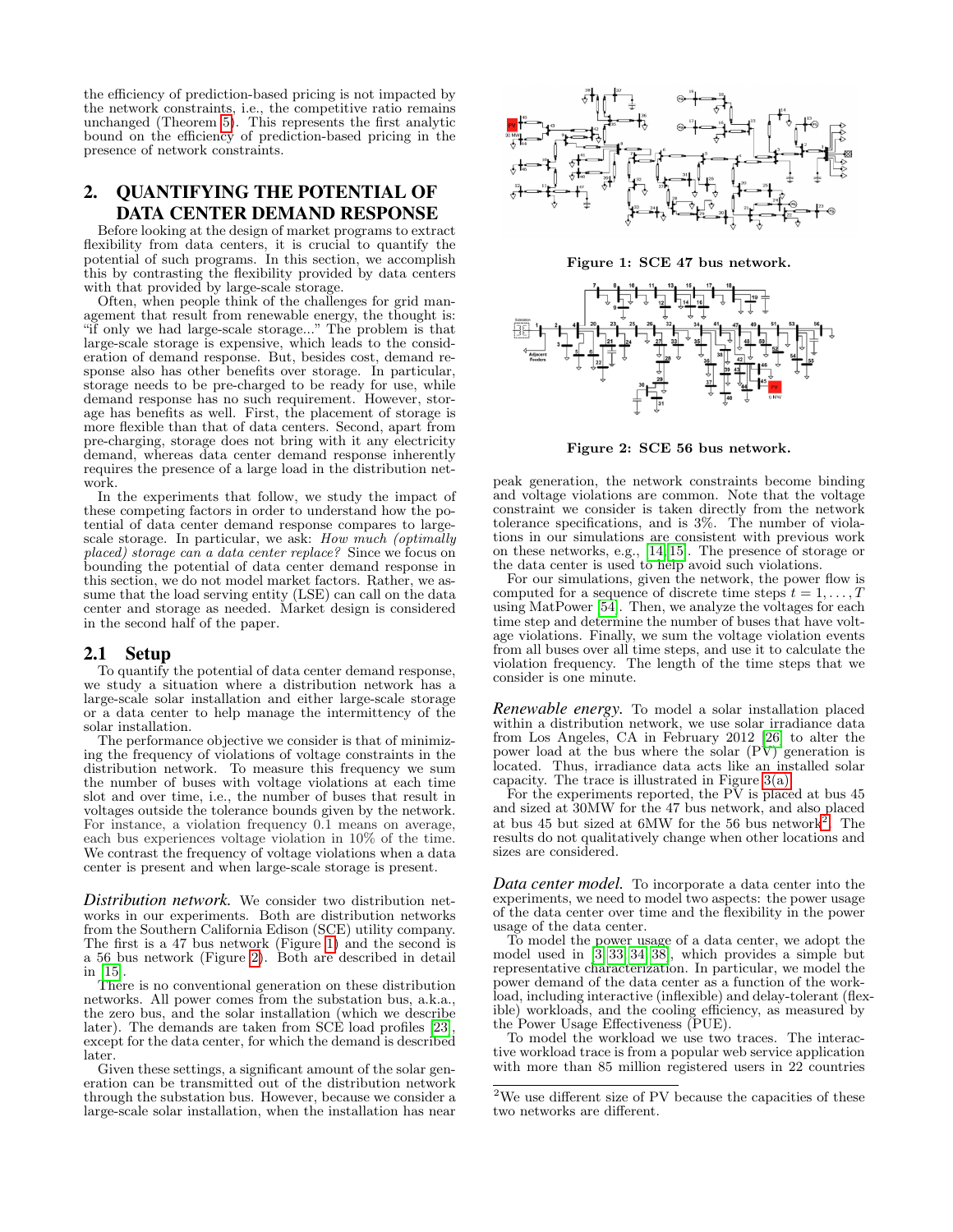<span id="page-3-0"></span>

hour (a) PV generation in Febru-(b) Interactive workload ary in Los Angeles, CA

<span id="page-3-1"></span>hour from a photo sharing web service



<span id="page-3-2"></span>(c) Facebook Hadoop work-(d) Google data centers PUE load

#### Figure 3: One week traces for (a) PV generation, (b) inflexible workload, (c) flexible workload, and (d) cooling efficiency.

(see Figure [3\(b\)\)](#page-3-1). The trace contains average CPU utilization and memory usage as recorded every 5 minutes. The peak-to-mean ratio of the interactive workload is about 4. The delay-tolerant workload information comes from a Facebook Hadoop trace (see Figure [3\(c\)\)](#page-3-2). The total demand ratio between the interactive workload and batch jobs is 1:1. This ratio can vary widely across data centers, but we choose this ratio as representative based on discussions in [\[35\]](#page-11-25).

To model the data center power efficiency including cooling efficiency, we use a trace of the PUE from Google data centers. As shown in the figure, the PUE varies between 1.05 to 1.45, and has strong diurnal pattern, i.e., higher around noon because outside air temperature is higher.

To combine the workload traces and the PUE to obtain a model of the total power demand of the data center, we use the following relationship.

$$
v(t) = PUE(t)(a(t) + b(t)),
$$

where  $a(t)$  is the power demand from the inflexible workload and  $b(t)$  is power demand from the flexible workload demand. Note that the data center power demand has the same average value as the PV generation with the same capacity in the distribution network.

The second aspect of the data center model that we must include is the flexibility of the power demand. For this, our model is informed by the recent empirical study [\[20\]](#page-11-1), which we have discussed in the introduction.

To model the range of flexibility in our experiments, we denote the demand flexibility of the data center by e and allow the data center to have demand within

$$
[(1-e)v(t), \min\{(1+e)v(t), C_d\}],
$$

where  $C_d$  is the capacity of the data center and  $v(t)$  is the  $data$  center power demand at time  $t$  if no demand response is called upon. Thus,  $e = 0.10$  could be achieved without workload management, and  $e = 0.20$  can be achieved with some workload management, e.g., quality degradation or load deferral. When demand response is required from the data center, the load that minimizes the voltage violation rate is provided by the data center.

Since a downside of data center demand response is that the LSE cannot control the placement of the data center, the placement of the data center is varied during our experiments in order to understand robustness to "bad" data center locations. Note that we assume there is no cost associated with the demand shaping of data center; however the cost of this could be incorporated easily if desired.

*Storage model.* To incorporate large-scale storage into our model, we adopt a standard model, e.g., from [\[19,](#page-11-26)[27,](#page-11-27)[31,](#page-11-28)[47\]](#page-11-29). In order to provide a conservative estimate of the potential of data center demand response we assume perfect storage, i.e.,

no loss or leakage. This means that, at all times  $t$ , the storage level for the next time step is  $L(t+1) = L(t)+u(t)$ , where  $u(t)$  is the energy change in the level at time t. Note that  $u(t)$  is positive if we are charging the storage and negative if we are discharging. Of course,  $\bar{L}(t) \in [0, C_s]$  for all  $\bar{t}$ , where  $C_s$  is the storage capacity. So,  $u(t) \in [-L(t), C_s - L(t)],$ where  $C_s$  is the storage capacity. This range quantifies the amount of flexibility that can be called upon by the LSE. As in the case of the data center, the LSE will call upon a feasible  $u(t)$  that minimizes the voltage violations. Although more advanced energy storage management policy could be used to further improve the benefit, here we use this simple greedy strategy for both data center and energy storage for comparisons.

For most of the experiments we assume that the storage can completely charge and discharge in one time step. This is, of course, unrealistic, but it allows us to give a conservative estimate of the benefits of data center demand response. We do evaluate the impact of limitations on the charging rate in Figure [5](#page-4-2) in order to highlight the degree to which this assumption leads to an underestimate of the value of data center demand response.

As we have already mentioned, a benefit of storage is that it can be placed optimally within a network. The optimal placement of the storage is at bus 44 for the 47 bus network and bus 53 for the 56 bus network. Note that the optimal placement is robust as we adjust the capacity of the storage in our experiments.

#### 2.2 Case studies

Using the setting described above, our focus is on two comparisons that each sheds light on the potential of data center demand response: (i) a comparison between data center demand response and large-scale storage, and (ii) a study of the impact of on-site renewable generation on data center demand response.

*Data center demand response versus large-scale storage.* To contrast large-scale storage with data center demand response, we first need to quantify the benefits from large-scale storage. This is done in Figures [4](#page-4-3) and [5,](#page-4-2) which show the impacts of the storage capacity and the storage charging rate on the voltage violation rate in the two distribution networks. Figure [4](#page-4-3) highlights that, as expected, the voltage violation rate decreases as storage capacity grows. However, it also shows that this relationship is nonlinear and depends strongly on the network structure. Similarly, Figure [5](#page-4-2) highlights that, as expected, a smaller charging rate increases the frequency of voltage violations. However, the impact of a smaller charging rate is, perhaps, more significant than expected. Note that for our experiments we conservatively estimate the value of data center demand response by comparing it with storage having a charging rate of 1, i.e., we assume that the storage can completely charge and discharge in one minute. This is unrealistic, but provides a lower bound on the value of data center demand response.

Given the characterization of storage, we can now highlight the value of data center demand response in terms of the "equivalent" storage capacity, i.e., in terms of the capacity of optimally-placed large-scale storage necessary to provide the same voltage violation frequency. The results of this comparison are shown in Figure [6.](#page-4-1)

Naturally, the amount of storage equivalent to data center demand response grows with the size of the data center. However, the capacity plateaus after the data center size grows beyond 35MW for the SCE 47 bus network and beyond 6MW for the SCE 56 bus network. Note that this is a consequence of two differences between the networks – the structure and the size of the PV installation (30MW vs. 6MW).

But, in both networks, Figure [6](#page-4-1) highlights that data center demand response has a significant potential. In particular,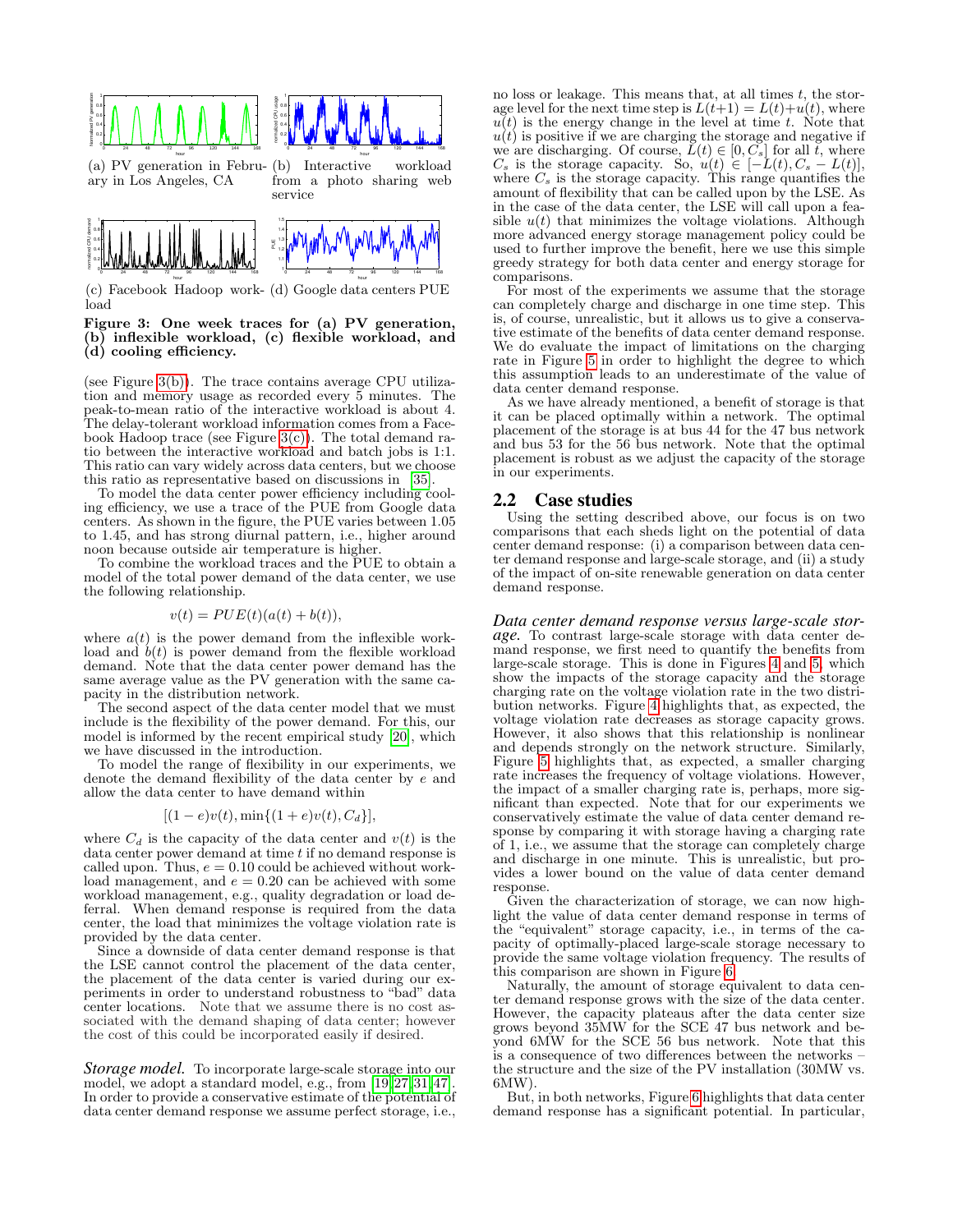

<span id="page-4-3"></span>Figure 4: Impact of energy storage capacity,  $C_s$ , on the voltage violation rates.



<span id="page-4-2"></span>Figure 5: Impact of energy storage charging rate on the voltage violation rates.

recall that the comparison in this plot assumes storage with infinite charging speed, i.e., a charging rate of 1, and is thus quite conservative (as illustrated in Figure [5\)](#page-4-2). Additionally, the cost of storage is upwards of \$500/kWh for lithium-ion batteries (which have small charging rates) and upwards of \$5000/kWh for technologies with fast charging rates, such as flywheels. Thus, the flexibility provided by one 30MW data center is worth upwards of  $$500,000 - $5,000,000$ . These numbers are conservative estimates, and grow considerably if a slower charging rate is used in the simulations or if the flexibility of the data center, e, is increased.

Figures [7](#page-5-0) and [8](#page-5-2) delve into the comparison of data center demand response and large-scale storage in more detail for each of the networks. In Figure [7,](#page-5-0) we fix the capacity of the data center to 20MW, which is a representative size for today's IT companies, and then investigate the impact of the degree of data center flexibility, e, and the placement of the data center. For example, Figures  $7(a)-7(c)$  $7(a)-7(c)$  highlight that the voltage violation rates decrease as data center power demand becomes more flexible. In particular, a 20MW data center with 20% power demand flexibility placed at the PV location is equivalent to 0.67MWh of optimally-placed storage in the 47 bus distribution network. Further, Figure [7\(d\)](#page-5-5) shows that the benefit of data center flexibility is robust to the placement of the network in the distribution network, i.e., there are very few locations where the effectiveness of the data center drops considerably and many locations that are near-optimal, e.g., placing the data center at the location of the PV (Figure  $7(b)$ ). Figure  $7(d)$  also illustrates that a 20MW data center is better than 0.33MWh of storage pretty much uniformly. The results in a SCE 56 bus network are similar, as shown in Figure [8.](#page-5-2)

*Should data centers invest in co-located renewables?.* There is a dichotomy right now in how IT companies address the sustainability of their data centers. Some companies, e.g., Apple [\[24\]](#page-11-18), have invested heavily in on-site renewable generation; while others, e.g., Google [\[25\]](#page-11-19), have tended to invest in renewable generation that is not co-located with their data centers.

Both approaches have merits, as we have discussed in the introduction. For the purpose of this paper, the key distinction is how on-site renewable generation impacts data center demand response. This context highlights another benefit of on site renewable generation – it ensures that the data cen-



<span id="page-4-1"></span>Figure 6: Diagram of the capacity of storage necessary to achieve the same voltage violation frequency as data centers of varying sizes. The data center has flexibility  $e = 0.2$ .

ter is placed close to the renewables, which is very often a near-optimal placement for demand response purposes.

First, Figure [7\(d\)](#page-5-5) highlights that co-location of data centers and large-scale PV installations is very efficient. In particular, the voltage violation frequency when the data center is placed as the same bus as the PV in a distribution network is within 4% of optimal.

However, it is worth noting that a data center with local PV is not nearly as efficient at helping to manage a largescale PV installation as a data center without local PV, by comparing Figure [7\(c\)](#page-5-4) with [9\(a\).](#page-5-7) In particular, a  $20MW$ data center with 20% flexibility and a 5MW solar installation provides the same voltage violation frequency as 0.3MWh of optimally-placed storage when helping to manage 30MW of PV elsewhere on the distribution network, i.e., 25% less than a data center with the same flexibility but no local PV.

Thus, having PV at the location of the data center is better than having it elsewhere, due to the complementary diurnal patterns of each, but a data center without local renewables is a more valuable resource for grid management than a data center with local renewables.

# <span id="page-4-0"></span>3. MARKET CHALLENGES FOR DATA CENTER DEMAND RESPONSE

The previous section highlights that data centers have the potential to be as useful as, if not more useful than, storage for demand response. However, realizing this potential is challenging. Data centers today tend not to participate in demand response programs and, if they do, they tend to participate passively.

For example, the most common program for data center demand response today is coincident peak pricing and, though many data centers are forced to participate, they typically do not actively respond to the warnings issued by the utility. Further, even if they did, this would mean that the data center provided flexibility only 5-10 times a month, which is far from the amount of available flexibility. Such limited signaling from the LSE to the data center cannot possibly extract the potential flexibility illustrated in Section [2.](#page-2-0) On the other hand, if the utility company sends too many warning signals, data centers simply will not respond to them.

Thus, realizing the potential of data center demand response requires new market programs. While the design of market programs for data centers is only beginning to receive attention, there has been considerable work on the design of demand response programs in other contexts in recent years, e.g.,  $[2, 9, 16, 17, 22, 29, 37, 50]$  $[2, 9, 16, 17, 22, 29, 37, 50]$  $[2, 9, 16, 17, 22, 29, 37, 50]$  $[2, 9, 16, 17, 22, 29, 37, 50]$  $[2, 9, 16, 17, 22, 29, 37, 50]$  $[2, 9, 16, 17, 22, 29, 37, 50]$  $[2, 9, 16, 17, 22, 29, 37, 50]$  $[2, 9, 16, 17, 22, 29, 37, 50]$ . Much of this work focuses on the design of residential programs for, e.g., electric vehicles, pool pumps, and air conditioner cycling.

Broadly speaking, the demand response programs that have emerged can be classified into two categories based on the interaction with users: either (i) users bid some degree of flexibility (supply) into the market, usually via a parameterized supply function, or (ii) users respond to a posted price, which was chosen using predictions about the avail-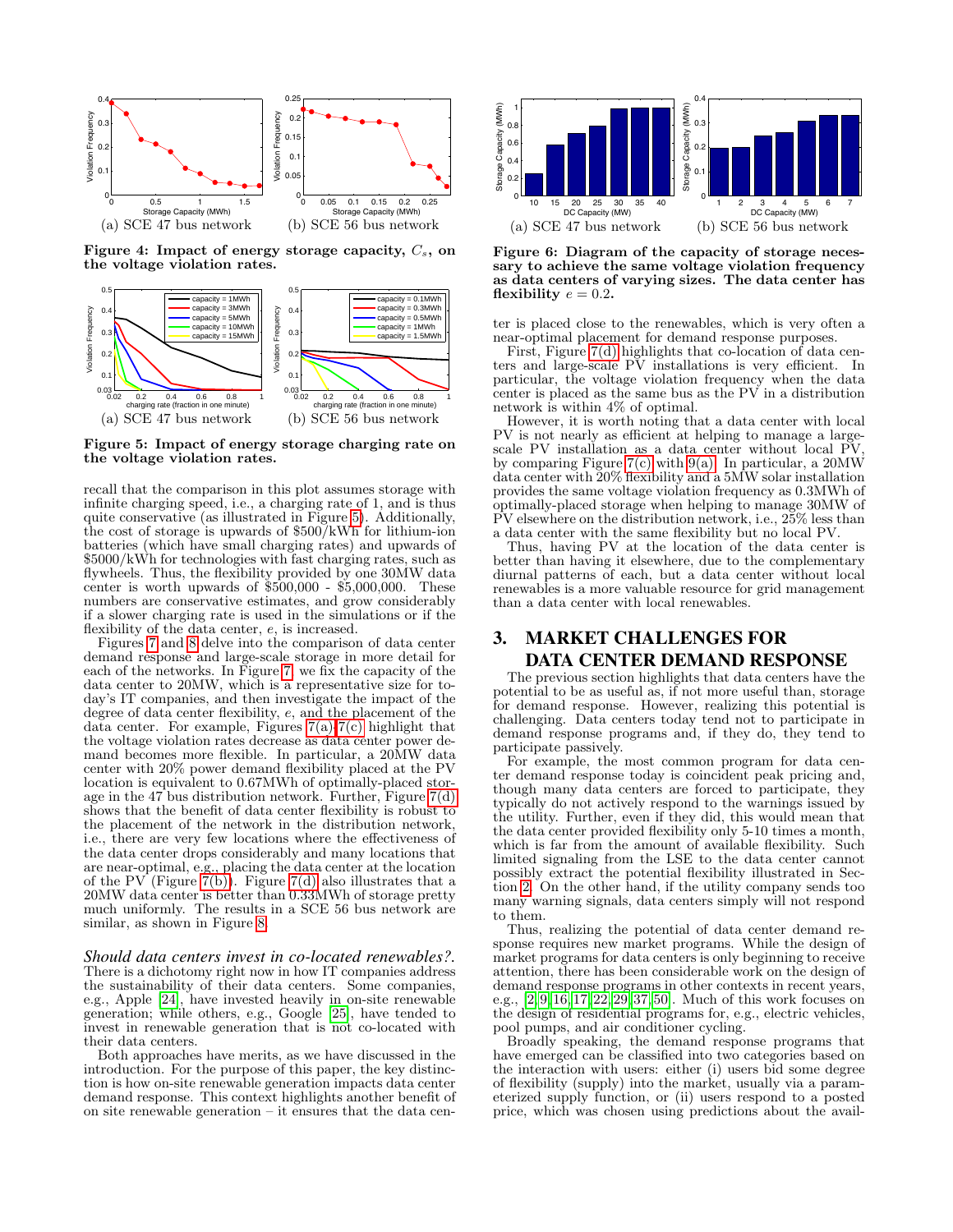<span id="page-5-3"></span>

<span id="page-5-6"></span><span id="page-5-0"></span>(a) Data center placed at the optimal storage location (b) Data center placed at the PV location (c) Data center placed at bus 2 (d) Data center vs. storage

Figure 7: Comparison of a 20MW data center to large-scale storage in a 47 bus SCE distribution network.  $(a)$ - $(c)$  show the violation frequency as a function of the amount of data center flexibility, e, and compare to optimally placed storage, for different locations of the data center. (d) shows the violation frequency resulting from a data center with  $e = 0.2$  versus 0.33MWh of storage, for each location.



(a) Data center placed at bus (b) Data center vs. storage 53

<span id="page-5-2"></span>Figure 8: Comparison of a 4MW data center to large-scale storage in a 56 bus SCE distribution network. (a) shows the violation frequency as a function of the amount of data center flexibility, e, and compare to optimally placed storage. (b) shows the violation frequency resulting from a data center with  $e = 0.2$  compared to 0.07MWh of storage at each location.

able flexibility (e.g., supply functions). We discuss each of these approaches below and highlight the challenges of each when it comes to data center demand response.

*Supply function bidding.* In this approach to market design each user announces a bid to the load serving entity (LSE) that specifies the amount load will be curtailed as a function of the price, a.k.a., a supply function. The form of the supply function is typically fixed to have some parametric form and the bid specifies the parameter. The LSE then chooses a market clearing price that achieves the demand response target. Examples of market designs of this form include [\[29,](#page-11-14) [50\]](#page-11-15) and the references therein.

Typically, a key assumption in the design and analysis of such markets is that users are price takers, i.e., they do not anticipate their impact on the price. Under this assumption, such designs can minimize the aggregate user cost while achieving the desired curtailment of demand. However, if this assumption is violated, and users act strategically, then inefficiency emerges. Recent work has begun to characterize this inefficiency, and the basic conclusion is that it can be extreme [\[50\]](#page-11-15).

While the assumption that users are price takers is natural in many demand response settings, e.g., residential pool pump and air conditioner programs; it is quite problematic in the case of data centers. A residential user does not have the power to manipulate prices, i.e., does not have market power, but a large data center can make up 50% of the load of the distribution circuits they are on, e.g., Facebook's data center in Crook County, Oregon. Thus, data centers are a canonical example of an agent with market power. This observation motivates the consideration of prediction-based pricing in the current paper.

<span id="page-5-7"></span><span id="page-5-5"></span><span id="page-5-4"></span>

2.

Figure 9: Comparison of a 20MW data center with a co-located 5MW PV installation to large-scale storage in a 47 bus SCE distribution network. (a) depicts the data center located at bus 2. (b) shows the violation frequency resulting from a data center with  $e = 0.2$  compared to 0.33MWh of storage, for each location.

*Prediction-based pricing.* In this approach to market design, the LSE presents the user a price that they will pay the user for curtailment, and then the user responds. Examples of designs of this type can be found in [\[12,](#page-10-4) [32,](#page-11-16) [40\]](#page-11-17) and the references therein. The challenge in such a program is how the LSE should determine the price.

If the LSE knew the supply function of the users, then it could easily set a price to extract the desired curtailment. However, the LSE does not have this information, and since it is not provided by the user (as in the supply function bidding approach), the LSE must predict the user supply functions. Then, using the predicted supply functions, the LSE can determine an appropriate price to induce the desired curtailment.

Clearly, one should expect prediction-based pricing to only be appropriate if supply functions can be predicted accurately. This is a challenge in the data center environment since the supply functions of the data center may depend on the workloads and weather (among other things), each of which is highly non-stationary.

The key task in the remainder of the paper is to characterize how accurate predictions must be for the predictionbased pricing approaches to be useful. Interestingly, the contrast between the performance of prediction-based pricing and supply function bidding depends on the balance between the market power of data centers and the accuracy of supply function prediction. We discuss this in Section [4.3](#page-7-1) by contrasting our results with those in [\[50\]](#page-11-15).

# <span id="page-5-1"></span>4. PREDICTION-BASED PRICING FOR DATA CENTER DEMAND RESPONSE

In this section, we develop a market program for extracting flexibility from data centers. Given the discussion in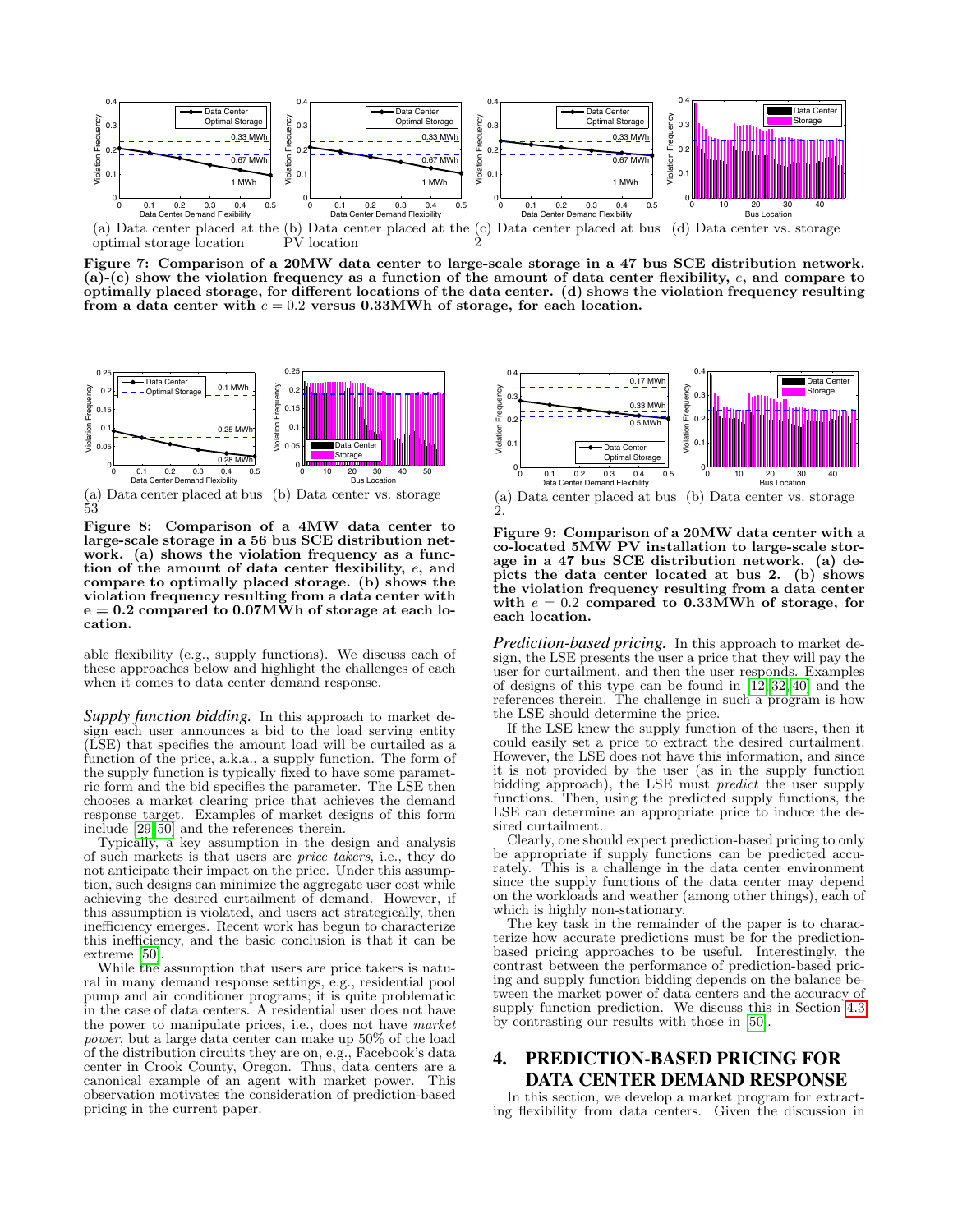Section [3,](#page-4-0) our focus is on prediction-based pricing. In particular, the goal of this section is (i) to optimally design prediction-based pricing programs for data center demand response, (ii) to quantify the efficiency loss created by prediction error in such programs, and (iii) to contrast predictionbased pricing with supply function bidding. We do this in the context of a classic supply function model in this section, and then show how to incorporate distribution network constraints in Section [5.](#page-8-0)

#### 4.1 Model formulation

The setting we consider here is where an LSE wishes to procure a total amount D of load reduction from a set of users indexed by  $1, 2, \ldots, n$ . We focus on one time step and ignore the network constraints in this section.

To procure this load reduction, the LSE announces a price p and pays user i the amount  $ps_i$  when user i reduces consumption by  $s_i \geq 0$ . The market design task is to design p so that the LSE achieves the desired amount of curtailment.

To model the user reaction to the price, we assume that each user i incurs a cost  $C_i(d_i)$  when she reduces her consumption by an amount  $d_i \geq 0$ . We assume some parameter(s) of the cost function  $C_i(\cdot)$  are random so that for each  $d_i \geq 0$ ,  $C_i(d_i)$  is a random variable. This randomness captures the fact that, in practice, the LSE does not know the parameter(s) of  $C_i(\cdot)$  exactly. However, the LSE may be able to estimate the parameters from historical consumption data and the effect of estimation error can be modeled through the distribution of the random parameter(s) in  $C_i(\cdot)$ .

We assume that user  $i$  strategically reduces her consumption when faced with a price  $p$  in a profit maximizing manner. Let  $s_i(p)$  denote the unique cost minimizing curtailment. Specifically, for each realization of  $C_i(\cdot)$ , denoted by  $c_i(\cdot)$ , user *i* solves

$$
\min_{d_i \ge 0} \qquad c_i(d_i) - pd_i,\tag{1}
$$

which gives

<span id="page-6-1"></span>
$$
s_i(p) = c_i'^{-1}(p). \tag{2}
$$

To ensure that a unique solution  $s_i(p) \geq 0$  always exists, we impose that each realization  $c_i(\cdot)$  of the random cost function  $C_i(\cdot)$  is non-negative, increasing, strictly convex, twice continuously differentiable, and has  $c(0) = 0$ . Additionally, note that we have implicitly assumed that the randomness in  $C_i(d_i)$  is independent of the price p. These are standard assumptions in the electricity market literature, e.g., [\[4,](#page-10-12) [8,](#page-10-13) [41,](#page-11-32) [51\]](#page-11-33).

Given the model above, the total demand response the LSE achieves with price p is the random quantity  $\sum_i s_i(p)$ . Given the uncertainty about the user costs, this curtailment likely does not exactly match the demand response target D. We assume that the penalty for deviation from the target is captured through a penalty function  $h(\cdot)$ . In particular, the penalty is  $h(D - \sum_i s_i(p))$ . We assume this penalty function  $h(\cdot)$  is convex, non-negative, has a global minimum  $h(0) = 0$ , and is continuously differentiable with  $h'(0) = 0$ . These assumptions ensure that the optimal price is welldefined, see Theorem [1.](#page-6-0)

### 4.2 The efficiency of prediction-based pricing

Given the setting described above, our task is to first understand how to price, and then to understand the efficiency loss due to prediction error. We start with the case where the LSE has perfect predictions of the data center supply functions, i.e., with perfect foresight. Then, we move to the case where the LSE has only predictions of the data center supply functions. Finally, we quantify the efficiency loss that results from this uncertainty.

Throughout, to evaluate the efficiency of the LSE's choice of p we use a notion of social cost defined as the sum of the penalty of deviation from the demand response target D and the total user costs, i.e.,

$$
G(p) := h (D - \sum_i s_i(p)) + \sum_i C_i(s_i(p)). \tag{3}
$$

Note that the social cost  $G(p)$  is random from the LSE's perspective for two reasons: both  $C_i(d_i)$  and the user responses  $s_i(p)$  are random. But, the randomness in both of these originates from the randomness of the user cost functions  $C_i(\cdot)$ .

*Pricing with perfect foresight.* Before looking at the design of prediction-based pricing, it is informative to consider how an LSE with perfect foresight would price. In particular, consider an LSE that is clairvoyant, i.e., has perfect knowledge about the cost function, and can choose  $p(\omega)$  to minimize  $G(p)$  for the realization on instance  $\omega$ . We use  $\omega$ here to highlight this price is for each realization  $\omega$ . In this situation, the price chosen by the LSE is summarized in the following theorem.

<span id="page-6-0"></span>**Theorem** 1. For each realization  $\omega$ , there exists a unique minimizer  $p^*$  such that

$$
p^*(\omega) = h' \left( D - \sum_i s_i(p^*(\omega)) \right), \tag{4}
$$

and  $0 \le p^* < \overline{p}$ , where  $\overline{p}$  satisfies  $\sum_i s_i(\overline{p}) = D$ .

An interesting aspect of this theorem is that the optimal price is strictly lower than any price  $\bar{p}$  that would exactly satisfy the demand response target.

Of course, using  $p^*$  in practice is infeasible. However, it provides an important benchmark for the performance of prediction-based pricing without perfect foresight. Note  $p^*$ is random from LSE's perspective, since the cost function realizations are random. Thus, the strategy yields an expected cost which we denote as follows

$$
\mathbb{E}\left[G(p^*)\right] = \mathbb{E}\left[\min_{p\geq 0} G(p)\right].\tag{5}
$$

*Prediction-based pricing.* In practice, the LSE does not know the exact realization of the user cost function, thus it can only use predictions of the cost functions in order to choose a price  $\hat{p}$ . Here, we focus on the case where the LSE chooses  $\hat{p}$  in order to minimize the expected cost that results, i.e.,

$$
\hat{p} \in \operatorname*{argmin}_{p \ge 0} \mathbb{E}\left[G(p)\right].\tag{6}
$$

This yields the following

<span id="page-6-2"></span>
$$
\mathbb{E}\left[G(\hat{p})\right] = \min_{p\geq 0} \mathbb{E}\left[G(p)\right].\tag{7}
$$

Of course, other objectives that include some form of risk management may also be interesting to consider in future work. Note that we assume that users know their own cost function, and can therefore choose their curtailment amount  $s_i(p)$  based on the true cost function  $c_i(\cdot)$  (cf. [\(2\)](#page-6-1)). This means the random events that determine the  $C_i(\cdot)$  are revealed only to individual users, but not to the LSE (or other users).

*The efficiency of prediction-based pricing.* Clearly the cost when pricing with perfect foresight is no larger than the cost when using prediction-based pricing. Here, our goal is to understand how much is lost because of uncertainty about the cost function.

To quantify this efficiency loss, we study the worst-case ratio between the cost of prediction-based pricing and the cost of pricing with perfect foresight. This is a competitive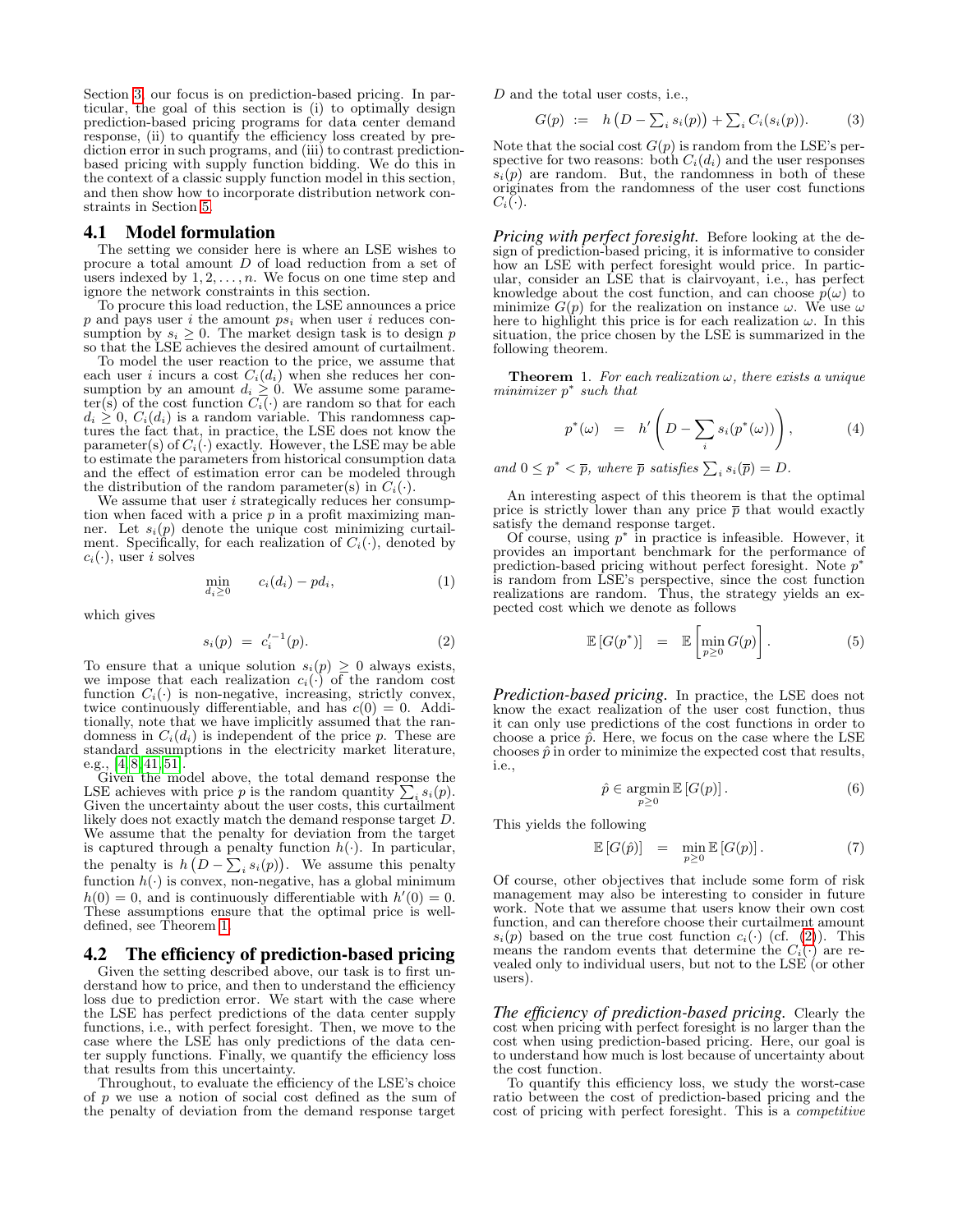ratio. In particular, let F be the joint distribution of all random variables in the model, and  $\mathcal F$  be a set of permissible distributions. Then the competitive ratio we consider is formally defined as  $CR = \max_{F \in \mathcal{F}} \frac{\mathbb{E}[G(\hat{p})]}{\mathbb{E}[G(p^*)]}$ .

To evaluate the competitive ratio, we need to restrict ourselves to the quadratic penalty function and cost functions, i.e.,

<span id="page-7-3"></span>
$$
h\left(D - \sum_{i} s_i(p)\right) := \frac{q}{2}\left(D - \sum_{i} s_i(p)\right)^2 \text{ and } (8)
$$
  

$$
C_i(d_i) := \frac{1}{2\Delta t} d_i^2,
$$
 (9)

$$
C_i(d_i) \quad := \quad \frac{1}{2X_i} d_i^2, \tag{9}
$$

where  $q > 0$  is known, but  $X_i > 0$  are random variables to the LSE. Note that this may seem restrictive, but this form is standard within the electricity markets literature, e.g., [\[4,](#page-10-12) [8,](#page-10-13) [41,](#page-11-32) [51\]](#page-11-33).

Then, for each realization, we can explicitly compute the curtailments of the users. Specifically, from [\(2\)](#page-6-1):

<span id="page-7-6"></span>
$$
s_i(p) = X_i p
$$
 and  $C_i(s_i(p)) = \frac{1}{2} X_i p^2$  (10)

Now, we can state the main theorems of this section, which bound the competitive ratio of prediction-based pricing in terms of the variability of prediction errors (Theorem [2\)](#page-7-0) and show that the bound is tight (Theorem [3\)](#page-7-2). Let  $X := \sum_i X_i$ , denote the variance of X by  $\mathbb{V}[X]$ , and denote the squared coefficient of variation of X by  $\mathbb{C}^2[X] = \mathbb{V}[X]/(\mathbb{E}[X])^2$ .

<span id="page-7-0"></span>Theorem 2. Suppose the penalty function and cost functions are given by  $(\hat{8})$  and  $(\hat{9})$ , respectively. Then the competitive ratio is upper bounded by

<span id="page-7-4"></span>
$$
\frac{\mathbb{E}\left[G(\hat{p})\right]}{\mathbb{E}\left[G(p^*(\omega))\right]} \leq 1 + \frac{(q\mathbb{E}[X])^2 \mathbb{C}^2[X]}{1 + (q\mathbb{E}[X])(\mathbb{C}^2[X] + 1)}. (11)
$$

Moreover  $\hat{p} \leq \mathbb{E}[p^*]$ , with equality if and only if  $\mathbb{V}[X] = 0$ .

<span id="page-7-2"></span>Theorem 3. Under the conditions of Theorem [2](#page-7-0) the bound in [\(11\)](#page-7-4) is asymptotically tight, i.e., for all  $\epsilon > 0$ , there exists a probability density function  $f(X)$  such that

$$
\frac{\mathbb{E}\left[G(\hat{p})\right]}{\mathbb{E}\left[G(p^*(\omega))\right]} \geq 1 + \frac{(q\mathbb{E}[X])^2 \mathbb{C}^2[X]}{1 + (q\mathbb{E}[X])(\mathbb{C}^2[X]+1)} - \epsilon.(12)
$$

Before moving on, it is worth making a few remarks about these theorems.

First, the results apply both when the prediction errors from users are independent and when they are correlated.

Second, the competitive ratio decreases as the variability of X decreases. This means that a better prediction can provide better performance. In the extreme case, when there is no randomness in  $X$ , i.e., perfect foresight, then Theorem [2](#page-7-0) guarantees that the competitive ratio is 1. Moreover  $\hat{p} = p^*(\omega)$  and  $G(\hat{p}) = G(p^*)$ . In contrast, when there is prediction error, the LSE tends to have lower price to prevent over provisioning. This is because the attained curtailment  $\sum_i s_i(p)$  is an increasing function of the price p. Specifically, we have

$$
\hat{p} = \frac{q \mathbb{E}[X] D}{q \mathbb{E}[X^2] + \mathbb{E}[X]} \text{ and } p^* = \frac{qD}{qX + 1},\tag{13}
$$

which both increase with q.

Third, it is interesting to note that the competitive ratio does not depend on the particular distributional form beyond the first and second moments of an aggregated value. This is due to the quadratic nature of both the user cost functions  $C_i(\cdot)$  and the penalty function  $h(\cdot)$ . One should expect that if these functions were polynomials with higher order then higher order moments would show up in the competitive ratio.

Finally, it is important to consider the impact of the number of users,  $n$ , on the competitive ratio, i.e., on the efficiency of prediction-based pricing. This does not show up explicitly in Theorem [2,](#page-7-0) but it is possible to extract the information via a slightly more detailed analysis.

Consider a simple case where all  $X_i$  are i.i.d. with mean  $\mathbb{E}[X_i] = \alpha$  and variance  $\mathbb{V}[X_i] = \sigma^2$ . Then, the mean and variance of the random variable  $X(n) := \sum_{i=1}^{n} X_i$  are given  $hv$ 

<span id="page-7-5"></span>
$$
\mathbb{E}[X(n)] = n\alpha \quad \text{and} \quad \mathbb{V}[X(n)] = n\sigma^2. \tag{14}
$$

As  $n$  increases, the central limit theorem guarantees that  $\frac{X(n)-n\alpha}{\sqrt{n}\sigma}$  tends to a Gaussian random variable with zero mean and unit variance. Hence, informally,  $X(n)$  tends to a Gaussian random variable with its mean and variance growing linearly in  $n$  as in  $(14)$ .

Note, however, that [\(14\)](#page-7-5) only imposes conditions on the first two moments of  $X(n)$  and does not require  $X(n)$  to be Gaussian nor their distributions to depend on just the first two moments. To highlight the dependence on  $n$ , let  $G_n, g_n, p^*(n), \hat{p}(n), X(n), \hat{X}(n)$  etc. denote the corresponding quantities when there are  $n$  users. Then, we can prove the following corollary of Theorem [2,](#page-7-0) which shows that the competitive ratio exceeds 1 by an amount upper bounded by the normalized variance  $q\sigma^2/\alpha$ .

**Corollary** 4. Suppose the first two moments of  $X(n)$  are given by [\(14\)](#page-7-5). Under the conditions of Theorem [2,](#page-7-0) the bound on the competitive ratio is increasing in n. Moreover

<span id="page-7-7"></span>
$$
\frac{\mathbb{E}\left[G_n(\hat{p}(n))\right]}{\mathbb{E}\left[G_n(p^*(n))\right]} \leq 1 + \frac{q^2\alpha^2}{\frac{q\alpha^3}{\sigma^2} + \left(\frac{\alpha^2}{\sigma^2} + q\alpha\right)/n}
$$

$$
\to 1 + \frac{q\sigma^2}{\alpha} \text{ as } n \to \infty.
$$

Note that the competitive ratio increases as the number of users increases. That is because the cost  $h(\cdot)$  is based on the sum, not mean, of the users' elasticities. A system with a small number of users is identical to a system with a larger number of users in which some are entirely inelastic, which has lower uncertainty than the large system in which all users have random elasticity.

However, the analysis above should be taken with a grain of salt because, in practice, users are correlated. For example, on a hot day, many users will be more reluctant to turn their cooling systems off. We can illustrate the impact of such correlations with the following simple model.

$$
X_i = \epsilon X_0 + X_i',
$$

where  $X'_i$  are i.i.d. and independent of the common random variable  $X_0$ . In this case, given  $\epsilon > 0$ ,  $\mathbb{E}[X] = \Theta(n)$ ,  $\mathbb{V}[X] =$  $\Theta(n^2)$ , so  $\mathbb{C}^2[X] = \Theta(1)$ , and

$$
\frac{\mathbb{E}\left[G_n(\hat{p}(n))\right]}{\mathbb{E}\left[G_n(p^*(n))\right]} = \Theta(n).
$$

This highlights that correlation among users can magnify the impact of prediction errors compared to the uncorrelated case, which has a negative impact on the performance of prediction-based pricing.

Such effects are not too worrying in the case of data center demand response, since it is unlikely for there to be a large number of data centers on any given distribution network. However, we have included the discussion in order to highlight a danger of using prediction-based pricing in other demand response contexts.

# <span id="page-7-1"></span>4.3 Prediction-based pricing versus supply function bidding

The previous results highlight that if predictions are accurate, then prediction-based pricing can be an effective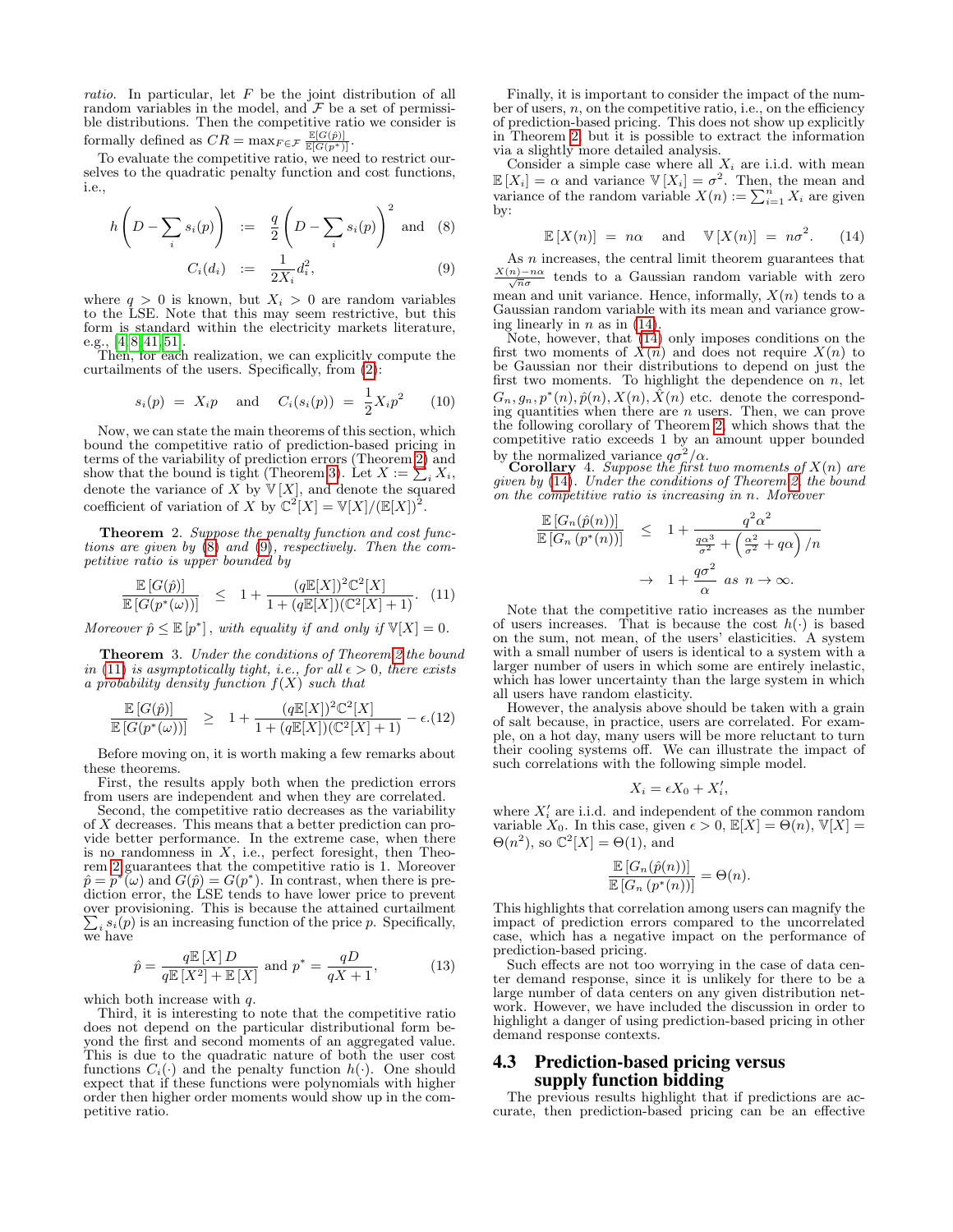<span id="page-8-3"></span>

<span id="page-8-4"></span><span id="page-8-1"></span>Figure 10: Comparison of prediction-based pricing and supply function bidding demand response programs. (a) shows the efficiency loss as a function of the prediction error with  $n = 5$ . (b) shows the prediction error at which prediction-based pricing begins to have worse efficiency than supply function bidding for each  $n$ .

market design; however, if predictions are poor the market is highly inefficient. We now contrast the efficiency of prediction-based pricing with the supply function bidding approach discussed in Section [3.](#page-4-0)

Recall that previous work has concluded that supply function bidding is an efficient market design when agents have limited market power [\[29,](#page-11-14) [50\]](#page-11-15). Thus, which design is appropriate depends on the degree to which participants have market power and the accuracy of the predictions of supply functions made by the LSE.

To concretely illustrate the comparison between these two approaches, we contrast the competitive ratio derived above with the parallel results in [\[50\]](#page-11-15). Formally, Theorem 5.1 in [\[50\]](#page-11-15) bounds the efficiency loss from strategic behavior of customers, i.e., price of anarchy (PoA), by  $1+\frac{\min\{D_m,D\}}{-D+\sum_{i\neq m}D_i}$ , where  $D_i$  is the exogenous limit on consumer i $\tilde{O}$ s load reduction and  $D_m$  is the largest one, i.e.,  $m \in \mathbf{argmax}{D_i}$ . This result is tight when the number of customers is no smaller than 2. Therefore, if there is only two large customers such like data centers or one large customer and some small customers considered together, then the efficiency loss can be very high. Generally, the loss decreases when more cus-

tomers enter the market.<sup>[3](#page-8-2)</sup> The results of the comparison are shown in Figure [10.](#page-8-1) Specifically, Figure [10\(a\)](#page-8-3) shows the efficiency loss of both prediction-based pricing and supply function bidding. The impact of prediction error (in terms of the standard devi-<br>ation  $\sigma$  of  $X_i$  when fixing  $\mathbb{E}[X_i] = 1$ ) can be seen in the figure, where we assume the prediction errors of customers are independent. In particular, the figure highlights that the efficiency loss increases as the prediction error increase. When the number of users is small  $(5 \text{ in the figure})$ , and thus market power is an issue, even with large prediction error (up to 60%), the prediction-based approach can still provide better performance than supply function bidding.

Figure [10\(b\)](#page-8-4) shows how this changes as the number of users grows, and thus market power becomes less of an issue. In particular, the figure shows the standard deviation threshold where prediction-based pricing becomes worse than supply function biding. Naturally, this threshold decreases as the number of users increases. However, even with 10 users, prediction-based pricing tolerates more than 30% prediction error before providing worse efficiency than supply function bidding. This emphasizes that prediction-based pricing is an appealing approach for demand response since it is unlikely to have more than a few data centers on a given distribution circuit.

# <span id="page-8-0"></span>5. INCORPORATING NETWORK CONSTRAINTS

The previous section introduces prediction-based pricing in a context without a power network. In that context, the results highlight that prediction-based pricing is an appealing approach for data center demand response, since the efficiency of the mechanism is robust to errors in prediction as long as there are not a large number of correlated agents. In this section, our goal is to add an additional degree of realism to the model, power network constraints, and to investigate how these constraints impact the performance of prediction-based pricing.

# 5.1 Modeling the network

The setting we consider in this section is the same as in Section [4,](#page-5-1) except for the addition of network constraints. Typically, when electricity market issues like demand response are considered, the network constraints are either ignored entirely or a linear approximation, termed the "DC model," is used. See [\[44\]](#page-11-34) for an introduction. However, due to our focus on reducing voltage violations with data center demand response, the DC model is not appropriate; it assumes the voltages at all buses are fixed at the reference value, which is seldom true in distribution networks.

As a result, we adopt a different model, called the "branch flow" model, which is commonly used for modeling distribution systems, e.g., [\[5,](#page-10-14) [11\]](#page-10-15). This model still uses a linear approximation of the power constraints, but now voltage variations are allowed at all buses except the root bus.

The branch flow model is defined as follows. The power network is represented by a directed, connected tree  $\mathcal{G}$  =  $(N, E)$ , where each node in  $N := \{0, 1, ..., n\}$  represent a bus with the root at bus 0, each edge in  $E$  represents a line. Denote an edge by  $(i, j)$  or  $i \rightarrow j$  if it points from bus i to bus j. The orientation of edges is fixed to be from the root to the leaves for  $\mathcal{G}$ .

For each edge  $(i, j) \in E$ , let  $z_{ij} := r_{ij} + \mathbf{i} x_{ij}$  be the complex impedance on the line, and let  $S_{ij} := P_{ij} + iQ_{ij}$  be the sending-end complex power from bus  $i$  to bus  $j$ . This is the same as the receiving end power since lines are assumed to be lossless.

Let  $s_j = P_j + iQ_j$  be the complex net load (load minus generation) on bus j. Here  $P_j$  is the real power consumption, which can be further written as  $P_j^0 - s_j(p)$ , where  $P_j^0$  is the real power consumption without demand response and  $s_j(p)$ is the demand reduction given price p. Under our model,  $s_i(p) = X_i p, \forall i$ .  $Q_j$  is the reactive power consumption on bus j and we assume  $Q_j = \beta_j P_j, \forall j$ . The branch flow model is defined by the following set of power flow equations.

<span id="page-8-5"></span>
$$
S_{ij} - s_j = \sum_{k:j \to k} S_{jk}, \forall j,
$$
\n(15)

<span id="page-8-6"></span>
$$
v_i - v_j = 2\mathbf{Re}(z_{ij}^* S_{ij}), \forall i, j,
$$
\n(16)

where  $\text{Re}(\cdot)$  is the real part of a given complex number. Here [\(15\)](#page-8-5) balances the power on each bus, and [\(16\)](#page-8-6) characterizes the voltages across line  $(i, j)$  according to Ohm's law.

The constraint for the voltage on each bus is

<span id="page-8-7"></span>
$$
\underline{v}_i \le v_i \le \overline{v}_i, \forall i. \tag{17}
$$

#### 5.2 Prediction-based pricing in networks

The incorporation of the network has a significant consequence for the design of prediction-based pricing. Due to the randomness of the cost functions, it is impossible for the voltage constraints to be always satisfied. This motivates a chance constraint where the goal of the LSE when setting

<span id="page-8-2"></span> $^3 \rm{When}$  this is only one customer, the approach in [\[50\]](#page-11-15) does apply. Roughly speaking, in this case, the customer is a monopoly, so it can force the utility company to pay as much as possible if meeting the total demand reduction is enforced.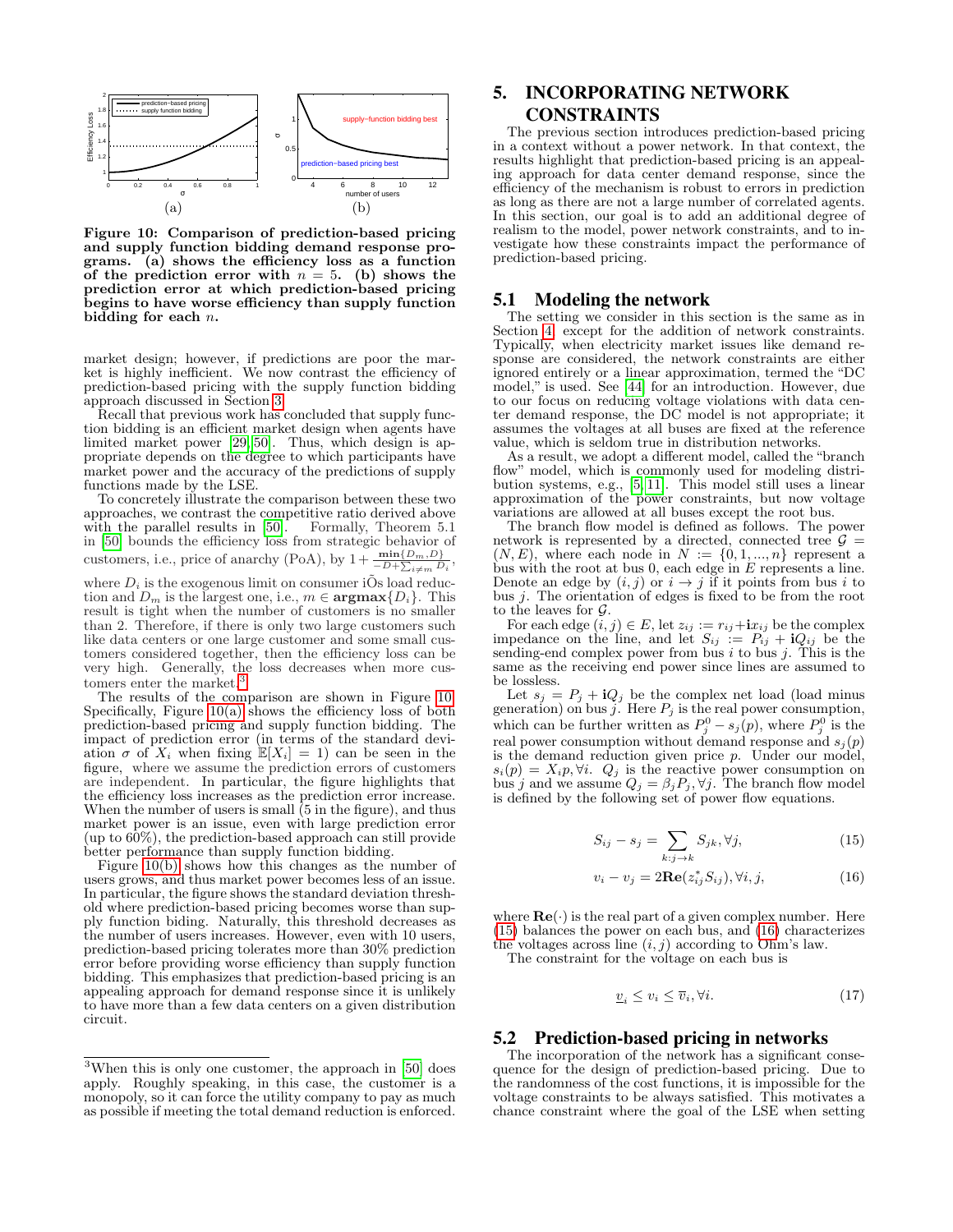price  $\hat{p}$  is now

<span id="page-9-3"></span>
$$
\mathbb{E}\left[G(\hat{p})\right] = \min_{p} \qquad \mathbb{E}\left[G(p)\right] \tag{18}
$$
\n
$$
\text{s.t.} \qquad p \ge 0
$$
\n
$$
\mathbf{P}\{\text{voltage violation}|p\} \le \epsilon.
$$

To determine more concretely what the set of feasible prices is for the chance constraint above, we first need to transform the power network constraints into constraints on feasible prices. To accomplish this, note that [\(15\)](#page-8-5) gives that  $S_{ij} = \sum_{k \in T_j} s_k$ , where  $\overline{T}_j$  is the tree rooted at bus j (including bus  $j$ ). Then, we can rewrite [\(16\)](#page-8-6) as

$$
v_i - v_j = 2\mathbf{Re}(z_{ij}^* S_{ij})
$$
  
\n
$$
= 2\mathbf{Re}\left((r_{ij} - i x_{ij})\sum_{k \in T_j} s_k\right)
$$
  
\n
$$
= 2\left(r_{ij}\sum_{k \in T_j} P_k + x_{ij}\sum_{k \in T_j} Q_k\right)
$$
  
\n
$$
= 2\left(r_{ij}\sum_{k \in T_j} (P_k^0 - X_k p) + x_{ij}\sum_{k \in T_j} \beta_k (P_k^0 - X_k p)\right)
$$
  
\n
$$
= 2\sum_{k \in T_j} (r_{ij} + x_{ij}\beta_k) P_k^0 - 2\sum_{k \in T_j} (r_{ij} + x_{ij}\beta_k) X_k p
$$
  
\n
$$
:= M_{ij} - N_{ij} p.
$$

Note that  $M_{ij}$  is a constant here, while  $N_{ij}$  is a random variable due to the uncertainties in  $X_k$ .

Next, assuming that  $E_k$  is the set of edges from root to bus k, we have (using  $v_0 = 1$ )

$$
v_k = 1 - \sum_{(i,j) \in E_k} (M_{ij} - N_{ij}p)
$$
  
= 1 - \sum\_{(i,j) \in E\_k} M\_{ij} + \sum\_{(i,j) \in E\_k} N\_{ij}p.

Therefore  $\underline{v}_k \leq v_k \leq \overline{v}_k$  becomes

<span id="page-9-1"></span>
$$
\underline{v}_k \le 1 - \sum_{(i,j)\in E_k} M_{ij} + \sum_{(i,j)\in E_k} N_{ij} p \le \overline{v}_k,
$$

which further implies

$$
\frac{\nu_k - 1 + \sum_{(i,j) \in E_k} M_{ij}}{\sum_{(i,j) \in E_k} N_{ij}} \le p \le \frac{\overline{\nu}_k - 1 + \sum_{(i,j) \in E_k} M_{ij}}{\sum_{(i,j) \in E_k} N_{ij}}.
$$

This condition should hold for all buses, and therefore the feasible set is

$$
\max_{k} \frac{v_k - 1 + \sum_{(i,j) \in E_k} M_{ij}}{\sum_{(i,j) \in E_k} N_{ij}} \le p \le \min_{k} \frac{\overline{v}_k - 1 + \sum_{(i,j) \in E_k} M_{ij}}{\sum_{(i,j) \in E_k} N_{ij}}.
$$
(19)

We can simplify the feasible set further by assuming that the voltage constraints [\(17\)](#page-8-7) are satisfied when there is no demand response, i.e.,

$$
\underline{v}_k \le 1 - \sum_{(i,j)\in E_k} M_{ij} \le \overline{v}_k, \forall k. \tag{20}
$$

This implies that the feasible range in [\(19\)](#page-9-1) is nonempty.

Additionally, since we only consider demand reduction with  $p \geq 0$ ,<sup>[4](#page-9-2)</sup> and  $\underline{v}_k - 1 + \sum_{(i,j) \in E_k} M_{ij} \leq 0$ ,  $\forall k$ , and we

<span id="page-9-2"></span><sup>4</sup>Note that all the results here can be easily extended to the case where we allow p to be negative.

assume  $X_k \geq 0$ , we can further simplify the feasible set to

$$
p \le \min_{k} \frac{\overline{v}_{k} - 1 + \sum_{(i,j) \in E_{k}} M_{ij}}{\sum_{(i,j) \in E_{k}} N_{ij}}.
$$
\n(21)

Again, recall that  $N_{ij}$  is random. Therefore, the constraint above is on realizations. Importantly, for each realization, the constraints are linear, and therefore we can translate the constraints into a bound on the fraction of violation for each bus as follows.

<span id="page-9-5"></span>
$$
\mathbf{P}\left\{\sum_{(i,j)\in E_k} N_{ij}p \ge \overline{v}_k - 1 + \sum_{(i,j)\in E_k} M_{ij}\right\} \le \epsilon, \forall k. \quad (22)
$$

The above equation can be viewed as a concrete specialization of the voltage violation constraint in [\(18\)](#page-9-3). Note that it has a number of interesting properties. In particular, the violation probability is a strictly increasing function of  $p$  that equals 0 when  $p = 0$  and approaches  $\mathbf{P}\left\{\sum_{(i,j)\in E_k} N_{ij} > 0\right\}$ as  $p \to \infty$ . Therefore, if  $\mathbf{P}\left\{\sum_{(i,j)\in E_k} N_{ij} > 0\right\}$  is smaller than  $\epsilon$ , the chance constraint is satisfied for all  $p \geq 0^5$  $p \geq 0^5$ . Otherwise there is a threshold  $p_{\epsilon}$  at which point the violation probability exceeds  $\epsilon$ . In this case, the feasible pricing space is  $[0, p_{\epsilon}]$ , and the optimizing price becomes the projection of the unconstrained price derived in Section [4](#page-5-1) onto this interval.

### 5.3 The efficiency of prediction-based pricing in networks

The previous analysis highlights that the necessary adjustment in the price used by the LSE due to network constraints can be achieved via a projection onto a feasible space of prices, which we have characterized in [\(22\)](#page-9-5). The goal of this section is to understand the impact of network constraints, i.e., the projection into the feasible space of prices, have on the efficiency of the resulting price.

The main message of what follows is that network effects do not reduce the efficiency of prediction-based pricing, when efficiency is measured by the competitive ratio.

In particular, let us compare our algorithm with the clairvoyant algorithm that uses the same feasible set  $[0, p_{\epsilon}]$  for each realization. This makes the offline algorithm weaker than the one considered in Section [4,](#page-5-1) i.e., the performance is strictly worse.

Recall that we denote by  $G(\hat{p})$  and  $G(p^*(\omega))$  the cost of our algorithm and the clairvoyant algorithm in Section [4](#page-5-1) where network constraints are not considered. Let us now denote by  $G(\hat{p}_{\epsilon})$  and  $G(p_{\epsilon}^*(\omega))$  the cost of our algorithm and the clairvoyant algorithm with the same feasible set  $[0, p_{\epsilon}],$ defined as a function of the network constraints.

Our goal is to compare the competitive ratio without network constraints, i.e.,  $\frac{\mathbb{E}[G(\hat{p})]}{\mathbb{E}[G(p^*(\omega))]},$  to the competitive ratio under network constraints, i.e.,  $\frac{\mathbb{E}[G(p_{\epsilon})]}{\mathbb{E}[G(p_{\epsilon}^*(\omega))]}$ .

The following theorem highlights that constraints on the pricing space actually reduce the efficiency loss from uncertainty, and so the competitive ratio of prediction-based pricing remains unchanged when network constraints are considered. In the statement, we consider the feasible price set  $R := [p, \overline{p}]$  and denote by  $g(\hat{p}_R)$  and  $g(p_R^*)$  the cost of our algorithm and the clairvoyant algorithm with the same feasible set for a convex function  $g(\cdot)$ , e.g., a realization of the random function  $G(\cdot)$ . Proof is given in the appendix.

<span id="page-9-0"></span>**Theorem** 5. Consider any positive, convex function  $g(\cdot)$ that is a realization of the random function  $G(\cdot)$  and any

<span id="page-9-4"></span><sup>5</sup>This does not happen in our case because we assume  $X_i$ 's are positive, therefore  $\mathbf{P}\left\{\sum_{(i,j)\in E_k} N_{ij} > 0\right\} = 1$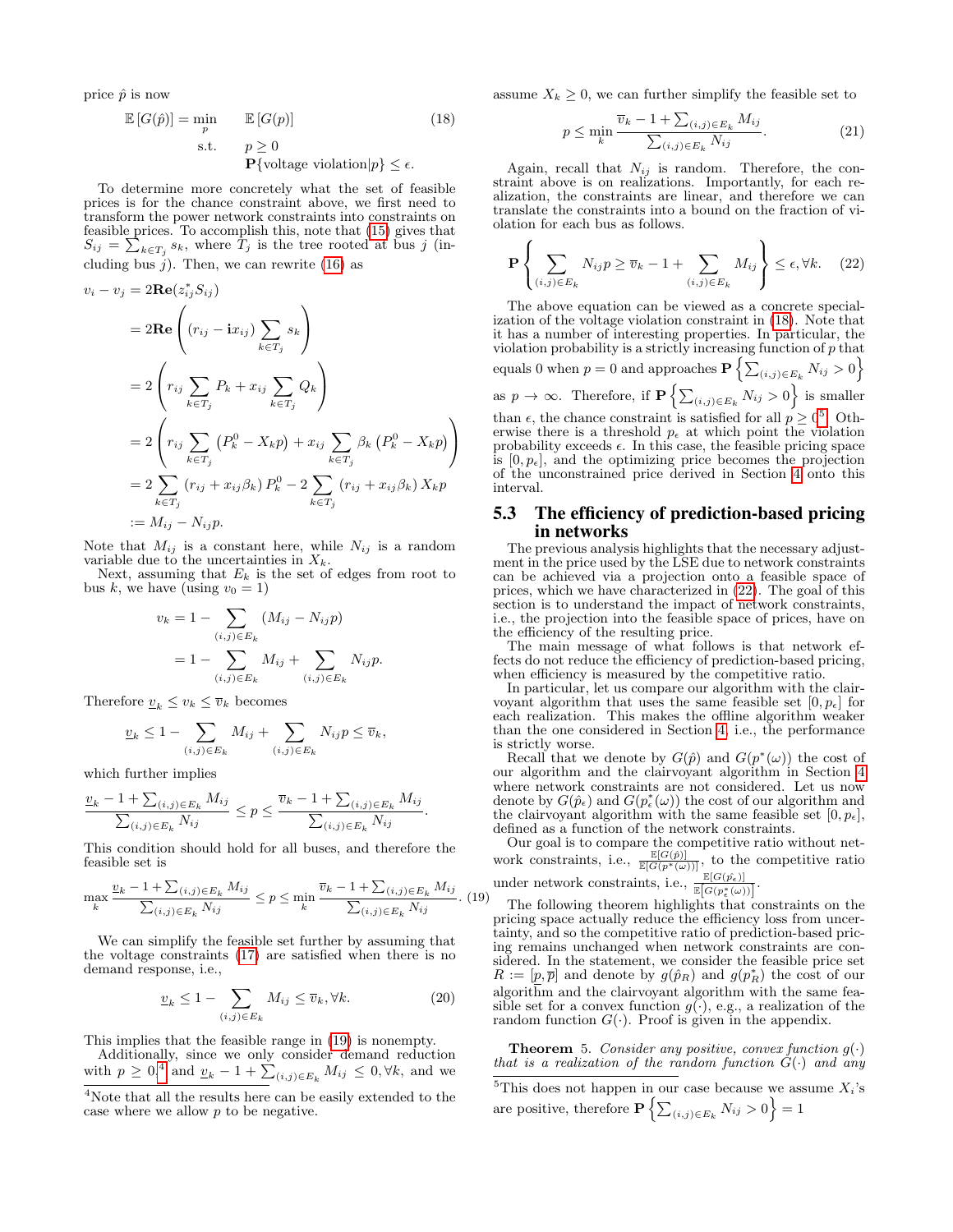non-empty feasible set  $R := [p, \overline{p}]$ . Then,

$$
\frac{g(\hat{p})}{g(p^*)} \ge \frac{g(\hat{p}_R)}{g(p_R^*)},\tag{23}
$$

and thus

$$
\frac{\mathbb{E}\left[G(\hat{p})\right]}{\mathbb{E}\left[G(p^*(\omega))\right]} \ge \frac{\mathbb{E}\left[G(\hat{p_\epsilon})\right]}{\mathbb{E}\left[G(p^*_\epsilon(\omega))\right]}.\tag{24}
$$

A key distinction between this theorem and Theorem [2](#page-7-0) is that the feasible price set of both the optimal and the algorithm are fixed to  $R := [p, \overline{p}]$ . This implies that we are not comparing with the " $\overline{true}$ " offline optimal, which may have different feasible sets for the price for different realizations. Instead, we are comparing with the weaker offline optimal that, because of uncertainty, optimizes over the same feasible price set as our online algorithm, but then has the foresight necessary to choose optimally given these price constraints. This is a common choice for comparison when studying the competitive ratio of online algorithms in situations where clairvoyance yields different feasible action spaces.

# 6. CONCLUDING REMARKS

In this paper we have highlighted two main points. First, that data center demand response has significant potential and, second, that prediction-based pricing is an appealing mechanism with which to extract this potential.

More concretely, we have illustrated that, not only are data centers large loads to target with demand response programs, they can provide nearly the same degree of flexibility for LSEs as large-scale storage if properly incentivized. However, this last caveat is crucial – it is much harder to extract flexibility from data centers than from storage.

To that end, this paper has argued that prediction-based pricing is a promising market design for this context. While, in general, prediction-based pricing may be less efficient than supply function bidding (due to prediction errors), because data centers typically have significant market power on their distribution networks, supply function bidding can be very inefficient whereas prediction-based pricing is less influenced.

In particular, the analytic results in Sections [4](#page-5-1) and [5](#page-8-0) highlight that the efficiency of prediction-based pricing is favorable to that of supply function bidding when market power is an issue – even when predictions are error prone. These analytic results are the first, to our knowledge, that provide bounds on the competitive ratio of prediction-based pricing programs, and also the first to provide an analysis of prediction-based pricing programs in a context where network constraints are considered.

However, much work still remains before prediction-based pricing can be used in practice. In particular, in this paper we have adopted quadratic objectives, and it is important to understand the impact of this. For example, in the context of internet congestion management, [\[36\]](#page-11-35) has studied the impact of convexity of costs on the contrast between time-ofuse pricing and fixed-budget rebates. A similar study in the context of predictive pricing and supply function bidding is crucial.

Further, it is important to do an empirical study to understand how predictable the response of data centers will be in demand response programs. Initial pilot studies along these lines are proceeding in some demand response markets, but these have yet to focus on data centers specifically. Depending on the result of such studies, it may be natural to consider hybrid mechanisms that combine predictions and bidding in order to extract supply function information from data centers.

Additionally, many practical aspects of prediction-based pricing programs still require careful thought. For example, what is the appropriate time-scale at which prices should be adjusted? The time-scale chosen allows for a balance between the responsiveness desired by the LSE and the riskaversion of the data center. Further, in this paper we have assumed a scalar price. One could also investigate location dependent prices in distribution networks, similar to locational marginal prices (LMPs) for transmission networks. While these are not currently used, the extra geographical flexibility they provide could be valuable. Finally, there are interesting exploration-exploitation tradeoffs that come up when setting prices in prediction-based pricing programs. We have not addressed this issue in this paper due to the complexities of the power network, but work in the operations research community has begun to study this in other contexts [\[6,](#page-10-16) [7\]](#page-10-17), using "regret" as the performance measure. It would be interesting for future work to incorporate this issue into the demand response context.

#### Acknowledgment

This work was supported by NSF grants CCF 0830511, CNS 0911041, and CNS 0846025, DoE grant DE-EE0002890, ARO MURI grant W911NF-08-1-0233, Microsoft Research, Bell Labs, the Lee Center for Advanced Networking, and ARC grant FT0991594. We are grateful to Qiuyu Peng and Yunjian Xu for the helpful discussion. We also thank the anonymous reviewers and our shepherd, Patrick Loiseau, for their valuable comments and help.

- <span id="page-10-1"></span> $7_{11}$  Report to  $R$  FRERENCES erver and data center energy efficiency. 2007.
- <span id="page-10-8"></span>[2] D. J. Aigner and J. G. Hirschberg. Commercial/industrial customer response to time-of-use electricity prices: Some experimental results. The RAND Journal of Economics,  $16(3):341-355, 1985.$
- <span id="page-10-7"></span>[3] B. Aksanli, J. Venkatesh, L. Zhang, and T. Rosing. Utilizing green energy prediction to schedule mixed batch and service jobs in data centers. ACM SIGOPS Operating Systems Review, 45(3):53–57, 2012.
- <span id="page-10-12"></span>[4] B. Allaz and J.-L. Vila. Cournot competition, forward markets and efficiency. Journal of Economic theory, 59(1):1-16, 1993.
- <span id="page-10-14"></span>[5] M. Baran and F. F. Wu. Optimal sizing of capacitors placed on a radial distribution system. IEEE Transactions on Power Delivery, 4(1):735–743, 1989.
- <span id="page-10-16"></span>[6] O. Besbes and A. Zeevi. Dynamic pricing without knowing the demand function: Risk bounds and near-optimal algorithms. Operations Research, 57(6):1407–1420, 2009.
- <span id="page-10-17"></span>[7] O. Besbes and A. Zeevi. On the minimax complexity of pricing in a changing environment. Operations research, 59(1):66–79, 2011.
- <span id="page-10-13"></span>[8] D. W. Cai and A. Wierman. Inefficiency in forward markets with supply friction. In Proc. of CDC, 2013.
- <span id="page-10-9"></span>[9] L. Chen, N. Li, S. H. Low, and J. C. Doyle. Two market models for demand response in power networks. In IEEE SmartGridComm, pages 397–402, 2010.
- <span id="page-10-2"></span>[10] Y. Chen, D. Gmach, C. Hyser, Z. Wang, C. Bash, C. Hoover, and S. Singhal. Integrated management of application performance, power and cooling in data centers. In Proc. of NOMS, 2010.
- <span id="page-10-15"></span>[11] H.-D. Chiang and M. E. Baran. On the existence and<br>uniqueness of load flow solution for radial distribution<br>networks. IEEE Transactions on Circuits and Systems, 37(3):410–416, 1990.
- <span id="page-10-4"></span>[12] A. J. Conejo, J. M. Morales, and L. Baringo. Real-time demand response model. IEEE Transactions on Smart Grid, 1(3):236–242, 2010.
- <span id="page-10-0"></span>[13] Department of Energy. The smart grid: An introduction.
- <span id="page-10-6"></span>[14] M. Farivar, C. R. Clarke, S. H. Low, and K. M. Chandy. Inverter var control for distribution systems with renewables. In IEEE SmartGridComm, pages 457–462, 2011.
- <span id="page-10-5"></span>[15] M. Farivar, R. Neal, C. Clarke, and S. Low. Optimal inverter var control in distribution systems with high pv penetration. In IEEE Power and Energy Society General Meeting, pages 1–7, 2012.
- <span id="page-10-10"></span>[16] L. Gan, U. Topcu, and S. H. Low. Optimal decentralized protocol for electric vehicle charging. In IEEE CDC, pages 5798–5804, 2011.
- <span id="page-10-11"></span>[17] L. Gan, A. Wierman, U. Topcu, N. Chen, and S. H. Low. Real-time deferrable load control: handling the uncertainties of renewable generation. In *Proc. of ACM eEnergy*, pages 113–124, 2013.
- <span id="page-10-3"></span>[18] A. Gandhi, Y. Chen, D. Gmach, M. Arlitt, and M. Marwah. Minimizing data center SLA violations and power consumption via hybrid resource provisioning. In Proc. of IGCC, 2011.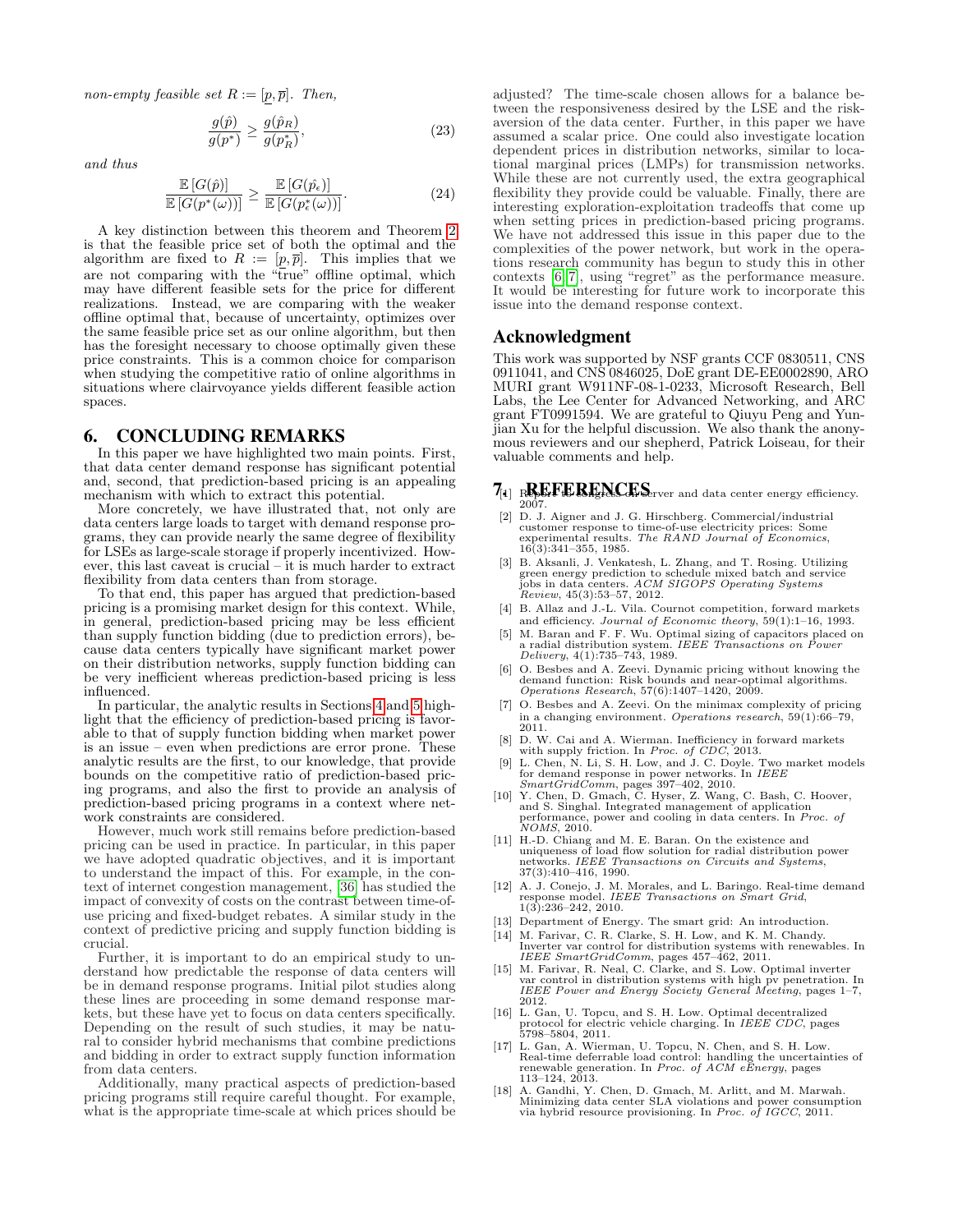- <span id="page-11-26"></span>[19] N. Gast, J.-Y. Le Boudec, A. Proutière, and D.-C. Tomozei.<br>Impact of storage on the efficiency and prices in real-time<br>electricity markets. In *Proceedings of the fourth international*<br>*conference on Future energy sys*
- <span id="page-11-1"></span>[20] G. Ghatikar, V. Ganti, N. Matson, and M. Piette. Demand response opportunities and enabling technologies for data centers: Findings from field studies. 2012.
- <span id="page-11-4"></span>[21] J. Heo, P. Jayachandran, I. Shin, D. Wang, T. Abdelzaher, and X. Liu. Optituner: On performance composition and server farm energy minimization application. Parallel and Distributed Systems, IEEE Transactions on,  $22$
- <span id="page-11-30"></span>[22] Y.-Y. Hsu and C.-C. Su. Dispatch of direct load control using dynamic programming. IEEE Transactions on Power Systems, 6(3):1056–1061, 1991.
- <span id="page-11-20"></span>[23] https://www.sce.com/wps/portal/home/regulatory/loadprofiles.
- <span id="page-11-18"></span>[24] http://www.apple.com/environment/renewable-energy.
- <span id="page-11-19"></span>[25] http://www.google.com/green/energy/.
- <span id="page-11-22"></span>[26] http://www.nrel.gov/midc/lmu/.
- <span id="page-11-27"></span>[27] L. Huang, J. Walrand, and K. Ramchandran. Optimal demand response with energy storage management. In IEEE SmartGridComm, pages 61–66, 2012.
- <span id="page-11-11"></span>[28] D. Irwin, N. Sharma, and P. Shenoy. Towards continuous<br>policy-driven demand response in data centers. Computer<br>Communication Review, 41(4), 2011.
- <span id="page-11-14"></span>[29] R. Johari and J. N. Tsitsiklis. Parameterized supply function bidding: Equilibrium and efficiency. *Operations research*,<br>59(5):1079–1089, 2011.
- <span id="page-11-3"></span>[30] J. Koomey. Growth in data center electricity use 2005 to 2010. Oakland, CA: Analytics Press. August, 1:2010, 2011.
- <span id="page-11-28"></span>[31] J.-Y. Le Boudec and D.-C. Tomozei. A demand-response calculus with perfect batteries. In Measurement, Modelling, and Evaluation of Computing Systems and Dependability and Fault Tolerance, pages 273–287. Springer Berlin Heidelberg, 2012.
- <span id="page-11-16"></span>[32] N. Li, L. Chen, and S. H. Low. Optimal demand response based<br>on utility maximization in power networks. In *IEEE Power*<br>and Energy Society General Meeting, pages 1–8, 2011.
- <span id="page-11-23"></span>[33] M. Lin, Z. Liu, A. Wierman, and L. Andrew. Online algorithms
- <span id="page-11-5"></span>for geographical load balancing. In *Proc. of IGCC*, 2012.<br>
[34] M. Lin, A. Wierman, L. L. H. Andrew, and E. Thereska.<br>
Dynamic right-sizing for power-proportional data centers. In<br> *Proc. of INFOCOM*, 2011.
- <span id="page-11-25"></span>[35] Z. Liu, Y. Chen, C. Bash, A. Wierman, D. Gmach, Z. Wang, M. Marwah, and C. Hyser. Renewable and cooling aware workload management for sustainable data centers. In *Proc. of* ACM Sigmetrics, 2012.
- <span id="page-11-35"></span>[36] P. Loiseau, G. Schwartz, J. Musacchio, S. Amin, and S. S. Sastry. Incentive mechanisms for internet congestion management: Fixed-budget rebate versus time-of-day pricing. 2013.
- <span id="page-11-31"></span>[37] Z. Ma, D. Callaway, and I. Hiskens. Decentralized charging control for large populations of plug-in electric vehicles. In IEEE CDC, pages 206–212, 2010.
- <span id="page-11-24"></span>[38] A. H. Mahmud and S. Ren. Online capacity provisioning for carbon-neutral data center with demand-responsive electricity prices. ACM SIGMETRICS Performance Evaluation Review, 41(2):26–37, 2013.
- <span id="page-11-6"></span>[39] D. Meisner, C. Sadler, L. Barroso, W. Weber, and T. Wenisch. Power management of online data-intensive services. In Proc. of ISCA, 2011.
- <span id="page-11-17"></span>[40] A.-H. Mohsenian-Rad and A. Leon-Garcia. Optimal residential load control with price prediction in real-time electricity pricing<br>environments. IEEE Transactions on Smart Grid, 1(2):120–133, 2010.
- <span id="page-11-32"></span>[41] F. Murphy and Y. Smeers. On the impact of forward markets on investments in oligopolistic markets with reference to electricity. *Operations research*, 58(3):515–528, 2010.
- <span id="page-11-0"></span>[42] National Institute of Standards and Technology. NIST framework and roadmap for smart grid interoperability standards. NIST Special Publication 1108, 2010.
- <span id="page-11-2"></span>[43] NY Times. Power, Pollution and the Internet.
- <span id="page-11-34"></span>[44] N. S. Rau. Optimization principles: practical applications to the operation and markets of the electric power industry. John Wiley & Sons, Inc., 2003. [45] B. Urgaonkar, G. Kesidis, U. V. Shanbhag, and C. Wang.
- <span id="page-11-12"></span>Pricing of service in clouds: Optimal response and strategic interactions. 2013.
- <span id="page-11-13"></span>[46] R. Urgaonkar, B. Urgaonkar, M. Neely, and A. Sivasubramaniam. Optimal power cost management using stored energy in data centers. In *Proc. of the ACM Sigmetrics*, 2011.
- <span id="page-11-29"></span>[47] P. Van de Ven, N. Hegde, L. Massoulie, and T. Salonidis. Optimal control of residential energy storage under price<br>fluctuations. In *Proc. of ENERGY*, pages 159–162, 2011.
- <span id="page-11-10"></span>[48] www.fcgov.com/utilities/business/rates/electric/coincidentpeak.
- <span id="page-11-7"></span>[49] H. Xu and B. Li. Cost efficient datacenter selection for cloud services. In Proc. of ICCC, 2012.
- <span id="page-11-15"></span>[50] Y. Xu, N. Li, and S. Low. Demand response with parameterized supply function bidding.
- <span id="page-11-33"></span>[51] J. Yao, S. S. Oren, and I. Adler. Two-settlement electricity markets with price caps and cournot generation firms. European Journal of Operational Research, 181(3):1279–1296, 2007.
- <span id="page-11-8"></span>[52] Y. Yao, L. Huang, A. Sharma, L. Golubchik, and M. Neely. Data centers power reduction: A two time scale approach for delay tolerant workloads. In Proc. of INFOCOM, pages 1431–1439, 2012.
- <span id="page-11-9"></span>[53] Q. Zhang, M. Zhani, Q. Zhu, S. Zhang, R. Boutaba, and<br>
J. Hellerstein. Dynamic energy-aware capacity provisioning for<br>
cloud computing environments. In  $ICAC$ , 2012.<br>
[54] R. D. Zimmerman, C. E. Murillo-Sánchez, and D.
- <span id="page-11-21"></span>matlab power system simulation package, 2005.

# APPENDIX

# A. APPENDIX: PROOFS

### Proof of Theorem [1](#page-6-0)

To begin, we compute as follows:

$$
g'(p) = -h'\left(D - \sum_{i} s_i(p)\right) \sum_{i} s'_i(p) + \sum_{i} c'_i(s_i(p))s'_i(p)
$$
  

$$
= \sum_{i} s'_i(p) \left(c'_i(s_i(p)) - h'\left(D - \sum_{i} s_i(p)\right)\right)
$$
  

$$
= \left(p - h'\left(D - \sum_{i} s_i(p)\right)\right) \sum_{i} s'_i(p),
$$

where the last equality follows from  $c'_i(s_i(p)) = p$  for all *i*. Our assumptions imply that  $s_i'(p) = (c_i''(s_i(p)))^{-1} > 0$ , and hence  $g'(p) = 0$  if and only if

$$
v(p) \quad := \quad p - h' \left( D - \sum_i s_i(p) \right) = 0.
$$

Now,  $v(0) = -h'(D) \leq 0$ ,  $v(\overline{p}) = \overline{p} > 0$ , and  $v(p)$  is strictly increasing. Hence a unique  $0 \leq p^* < \bar{p}$  satisfies  $v(p^*) = 0$ . Moreover  $g'(p) < 0$  for  $p < p^*$  and  $g'(p) > 0$  for  $p > p^*$ implying that  $p^*$  is the unique minimizer of  $g(p)$ .

# Proof of Theorem [2](#page-7-0)

We first evaluate  $\mathbb{E}[G(p^*)]$ . From Theorem [1](#page-6-0)

$$
p^* = h'\left(D - \sum_i s_i(p^*)\right)
$$
  
=  $q\left(D - p^* \sum_i X_i\right)$   
=  $qD - qXp^*$ .

Hence

<span id="page-11-36"></span>
$$
p^* = \frac{q}{1+qX}D,\tag{25}
$$

which is a random (optimal) price.

Next, from [\(10\)](#page-7-6) and [\(25\)](#page-11-36) we have

<span id="page-11-37"></span>
$$
\mathbb{E}\left[G(p^*)\right] = \frac{qD^2}{2}\mathbb{E}\left[\frac{1}{1+qX}\right],\tag{26}
$$

where the expectation is taken over X. To evaluate  $(7)$  we have, using  $(10)$ ,

$$
\mathbb{E}\left[G(\hat{p})\right] = \min_{p\geq 0} \mathbb{E}\left[\frac{q}{2}(D - Xp)^2 + \frac{1}{2}Xp^2\right]
$$
  
= 
$$
\min_{p\geq 0} \frac{1}{2}\left(\left(q\mathbb{E}\left[X^2\right] + \mathbb{E}\left[X\right]\right)p^2 - 2qD\mathbb{E}\left[X\right]p + qD^2\right).
$$